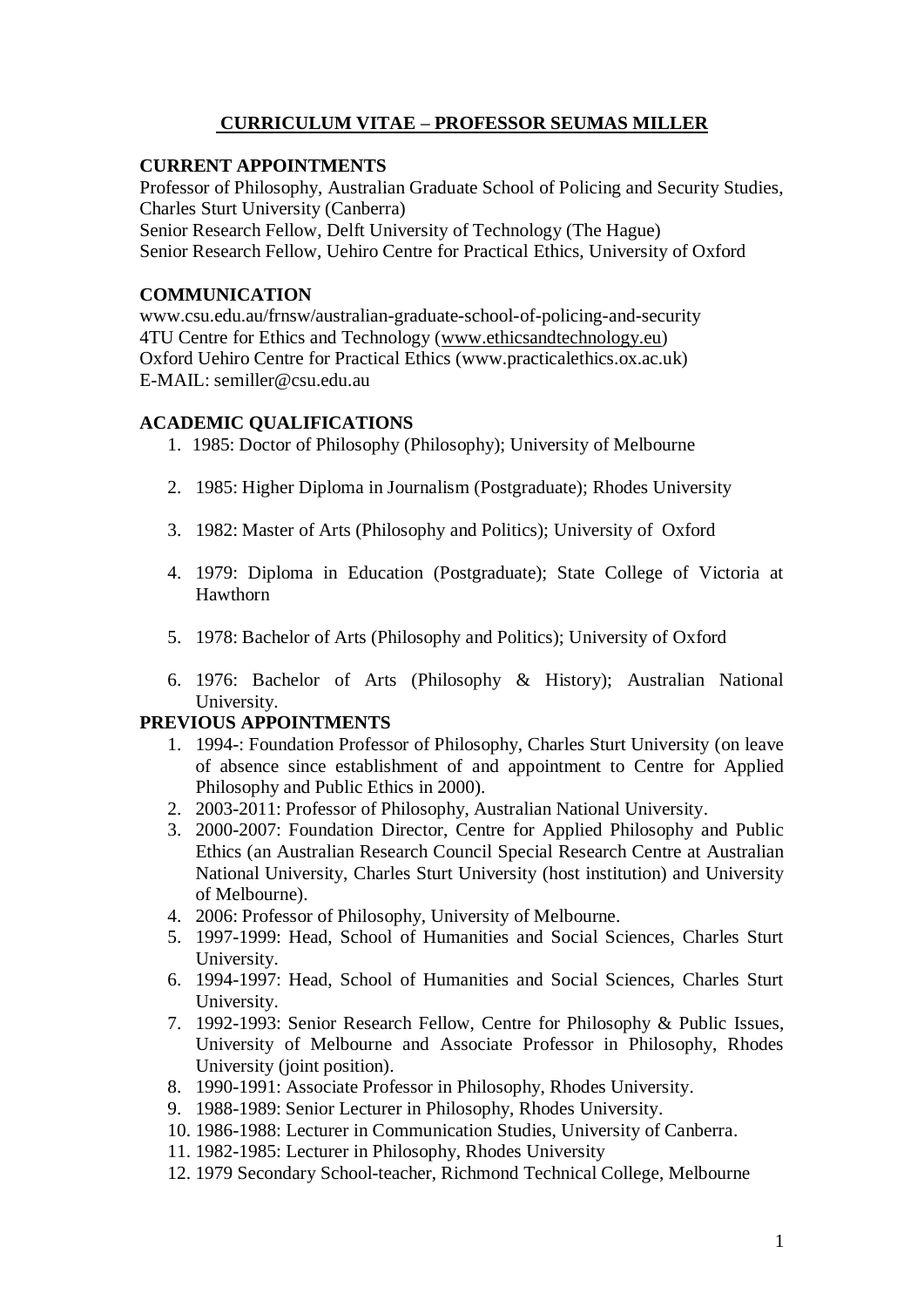## **AUTHORED ACADEMIC BOOKS**

- 1. *Dual Use Science and Technology, Ethics and Weapons of Mass Destruction* (Springer, in press)
- 2. *Institutional Corruption: A Study in Applied Philosophy* (New York: Cambridge University Press, 2017) pp. 1- 323 (Hardback and paperback)
- 3. *Shooting to Kill: The Ethics of Police and Military Use of Lethal Force* (New York: Oxford University Press, 2016) pp. 1-312 (Hardback and paperback)
- 4. *Corruption and Anti-Corruption in Policing: Philosophical and Ethical Issues*  (Dordrecht: Springer Publishing, 2016) pp. 1-106 (Paperback).
- 5. *Investigative Ethics: Ethics for Police Detectives and Criminal Investigators* (lead author, co-author Ian Gordon) (Oxford: Blackwell Publishing, 2014) pp. 1-322 (Hardback and Paperback)
- 6. *Security and Privacy: Global Standards for Ethical Identity Management in Contemporary Liberal Democratic States* (lead author John Kleinig co-authors Peter Mameli, Douglas Salane and Adina Schwartz) (Canberra: ANU Press, 2011) pp. 1-289 (Paperback)
- 7. *The Moral Foundations of Social Institutions: A Philosophical Study* (New York: Cambridge University Press, 2010) pp. 1-372 (Hardback and paperback)
- 8. *Integrity Systems for Occupations* (co-author Andrew Alexandra) (Ashgate, 2010; Routledge, 2016) pp. 1-141 (Hardback and paperback)
- 9. *Terrorism and Counter-terrorism: Ethics and Liberal Democracy* (Oxford: Blackwell Publishing, 2009) pp. 1- 222 (Hardback and Paperback)
- 10. *Ethics in Practice: Moral Theory and the Professions* (co-author Andrew Alexandra) (Sydney: University of NSW Press, 2009) pp.1-278 (Paperback)
- 11. *Ethical Issues in Policing in India* (lead author; co-authors Sankar Sen, Prakash Mishra and John Blackler) (Hyderabad: National Police Academy, 2008) pp. 1- 396 (Hardback)
- 12. *Ethical and Philosophical Consideration of the Dual Use Dilemma in the Biological Sciences* (co-author Michael Selgelid) (Dordrecht: Springer Publishing, 2008) pp. 1- 80 (Paperback)
- 13.*Corruption and Anti-Corruption: A Study in Applied Philosophy* (co-authors Peter Roberts and Edward Spence) (Saddle River, N.J.: Prentice Hall, 2005) pp.1-232 (Paperback)
- 14. *Ethical Issues in Policing* (lead author; 2nd author John Blackler) (Ashgate, 2005; Routledge, 2016) pp.1-171 (Hardback and paperback)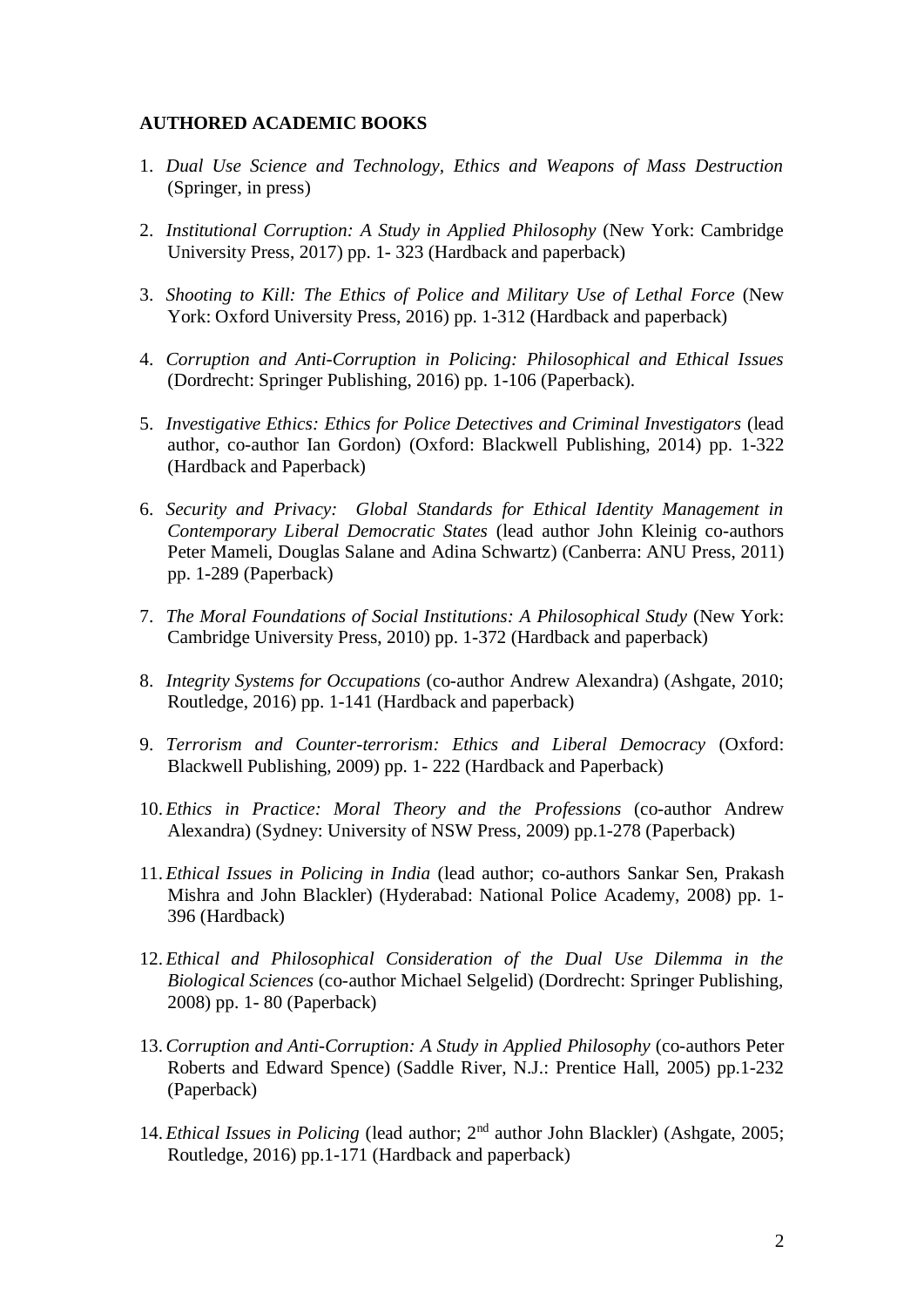- 15. *Reasons, Values and Institutions* (co-authors Andrew Alexandra and Steve Matthews) (Melbourne: Tertiary Press, 2002) pp.1-197 (Paperback)
- 16. *Model Code of Principles of Ethics*, (Sydney: Professional Standards Council of New South Wales and Western Australia, 2002) pp.1-68.
- 17. *Social Action: A Teleological Account* (New York: Cambridge University Press, 2001) pp.1-308 (Hardback and Paperback)
- 18. *Police Ethics* (lead author; co-authors John Blackler and Andrew Alexandra) (Sydney: Allen and Unwin, 1997) pp.1-240 (Paperback)

(2nd Edition: *Police Ethics* (Sydney: Allen and Unwin, 2006; Winchester: Waterside Press, 2006) pp.1-304 (Paperback)

19. *Rethinking Theory: A Critique of Contemporary Literary Theory and An Alternative Account* (co-author - Richard Freadman) (Cambridge: Cambridge University Press, 1992) pp.1-296 (Hardback) (Paperback – 2010)

(Portuguese Translation:- *Re-Pensando A Teoria: Uma Critica Da Teoria Literaria Contemporanea* (Sao Palo: UNESP, 1994) pp.1-342)

20.*Conventions and Speech Acts* (Ann Arbor: University Microfilms International, 1986) pp.1-394 (USA)

#### **AUTHORED (FUNDED) CONSULTANCY AND RESEARCH REPORTS**

- *1. Intelligence-based Policing: Statistical Tool and Resource for Strategic Planning* (co-author M. Butler), Report for the NSW Police Force, 2014, pp. 1-479
- *2. Stress and Resilience in Police Officers* (co-authors Don Byrne and Greg Chilvers), Report for the NSW Police Force, 2014 pp. 1-301.
- *3. Analysis of NSW Police Force Supportive Leadership Survey of Inspectors*, (coauthor with Tom Stillwell and Don Byrne), Report for the NSW Police Force, 2012, pp. 1-30.
- *4. Analysis of NSW Police Force Focus Groups and In-Depth Interviews*, Report for the NSW Police Force, 2011), pp. 1-23.
- *5. Report on Biosecurity and Dual Use Research*, (co-author with Michael Selgelid and Koos van der Bruggen), Dutch Research Council, 2011 pp. 1-122.
- *6. Building Police Officers' Resilience to Stress: Stress Recognition and Management Training in the NSW Police (co-author with Don Byrne) Report for the NSW Police Association and the NSW Police Force, 2010 pp. 1-6.*
- *7. Gap Analysis of Psychological Services Provided to NSW Police Officers, (coauthor with Don Byr.ne), Report for the NSW Police Association and the NSW Police Force, 2010 pp. 1-37*
- 8. *Privacy and Security in Prisons: Ethical Issues Arising from Strip Searches and X-ray Body Scans*, Report for ACT Corrections, Australian Capital Territory Government, 2009 pp. 1-33.
- 9. *An Integrity System for Victoria Police* (Lead author: co-authors Tim Prenzler (vol.1, pp. 1-133) and Steve Curry, Ian Gordon, Troy Allard and John Blackler (vol. 2, pp. 1-111)), Report for Victoria Police, 2008.
- 10. *People Matter Survey: An Evaluation* (co-authors J. O'Brien and A. Smith) Report for State Services Authority, Government of Victoria, 2007 pp.1-49.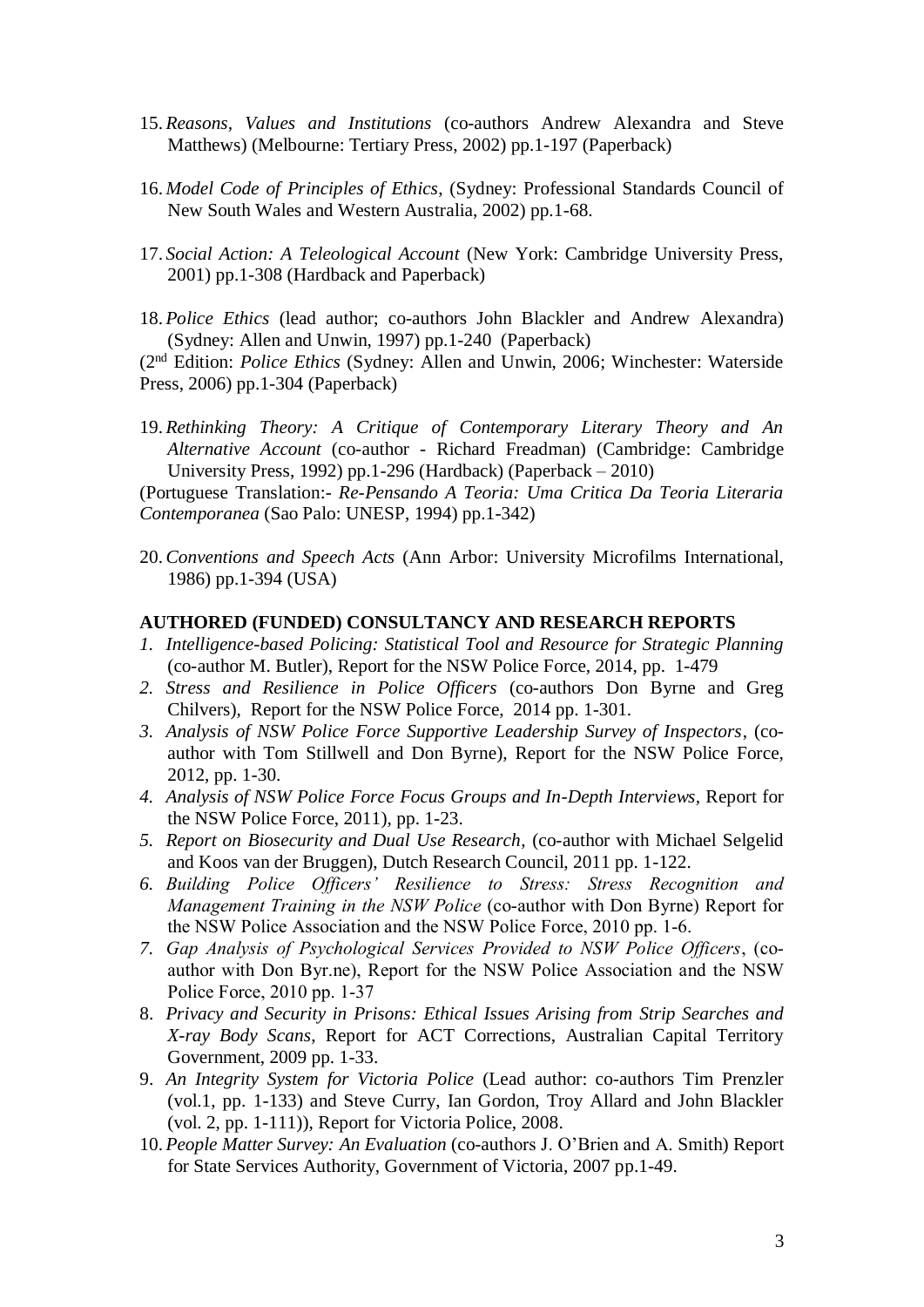- 11. *Ethical and Philosophical Consideration of the Dual Use Dilemma in the Biological Sciences*, (co-author with Michael Selgelid) Report for the Department of Prime Minister and Cabinet, Australian Government, 2006, pp.1-70.
- 12. *Professionalization, Ethics and Integrity*, (co-author with Andrew Alexandra, Tom Campbell, Dean Cocking and Kevin White), Report for the Professional Standards Council, 2006, pp.1-185 (Summary, pp.1-43).
- 13.*Complaints and Self-Assessment Data Analysis in Relation to Incorporated Legal Practices*, (lead author; co-author Mathew Ward) Report for the Office of the Legal Services Commissioner, 2006 pp.1-45.
- 14. *Make the Right Choice: Fraud and Ethics Education*, Instructor's Notes for Fraud and Ethics Education Program (DVD Format), (lead author, Barbara Nunn; coauthor with Michael Bowern), Australian Taxation Office, 2004 pp.1-70.
- 15. *Review of Current Policy and Procedures on Detention in the Australian Defence Force* (lead author David Biles; in association with Seumas Miller) Report for the Australian Defence Force, 2002 pp.1-48.
- 16. *Electronic Crime and Electronic Corruption Vulnerabilities in the New South Wales Public Sector* (lead author; co-authors Pamela Freeman Peter Melser, Peter Roberts and John Weckert) Report for the New South Wales Independent Commission Against Corruption, 2001 pp.1-131.
- 17.*New South Wales Police Service Investigations into Serious Drug Related Offences* (lead author; co-authors D. Biles, T. Green and J. Ratcliffe) Report for the Internal Affairs Command, New South Wales Police Service, 2001 pp.1-52.
- 18. *Police Ethics Education*, Report for the New South Wales Police, 2000 pp.1-5.
- 19.*Corruption in Developing Countries: Issues for Development* (lead author Tony Coady; co-authors T. O'Meara, J. Hanafin, M. O'Keefe, R. Just, R. Rollason and B. Stenholtz), Report for Australian Agency for International Development (AusAID) 1998 pp.1-76.
- 20. *Striking the Balance: Ethical Principles Underlying Law Enforcement Practices in a Democratic State* (co-author with Simon Longstaff and Tony Coady), Report for the Commonwealth Law Enforcement Board, 1997 pp.1-40.

## **EDITED ACADEMIC BOOKS**:

- 1. *Designing-in-Ethics: Technology and Institutions* (co-editors J van den Hoven and T Pogge) (New York: Cambridge University Press, 2017) pp. 1-339.
- 2. *Police and Law Enforcement Ethics* (London: Routledge, 2016) pp. 1-561
- 3. *Police Ethics* (Ashgate, 2006; Routledge, 2016) pp.1-530
- 4. *Human Rights and the Moral Responsibilities of Corporate and Public Sector Organisations* (co-editor Tom Campbell) (Kluwer Press, 2004) pp.1-252
- 5. *Violence and Police Culture* (co-editors CAJ Coady, S James & M O'Keefe) (Melbourne: University of Melbourne Press, 2000) pp.1-326

## **OTHER EDITED WORKS**

- 1. Editor (special edition) *Philosophical Papers* (volumes 1 &2) 1985.
- 2. Series Editor (co-editor Tom Campbell) *International Library of Essays in Public Ethics* (Aldershot: Ashgate, 2004- ) (UK).

**NB**: Volumes published thus far include: Engineering Ethics; Computer Ethics; Academic Ethics; Ethics of Teaching; Correctional Ethics; Police Ethics; Business Ethics and Strategy; Military Ethics.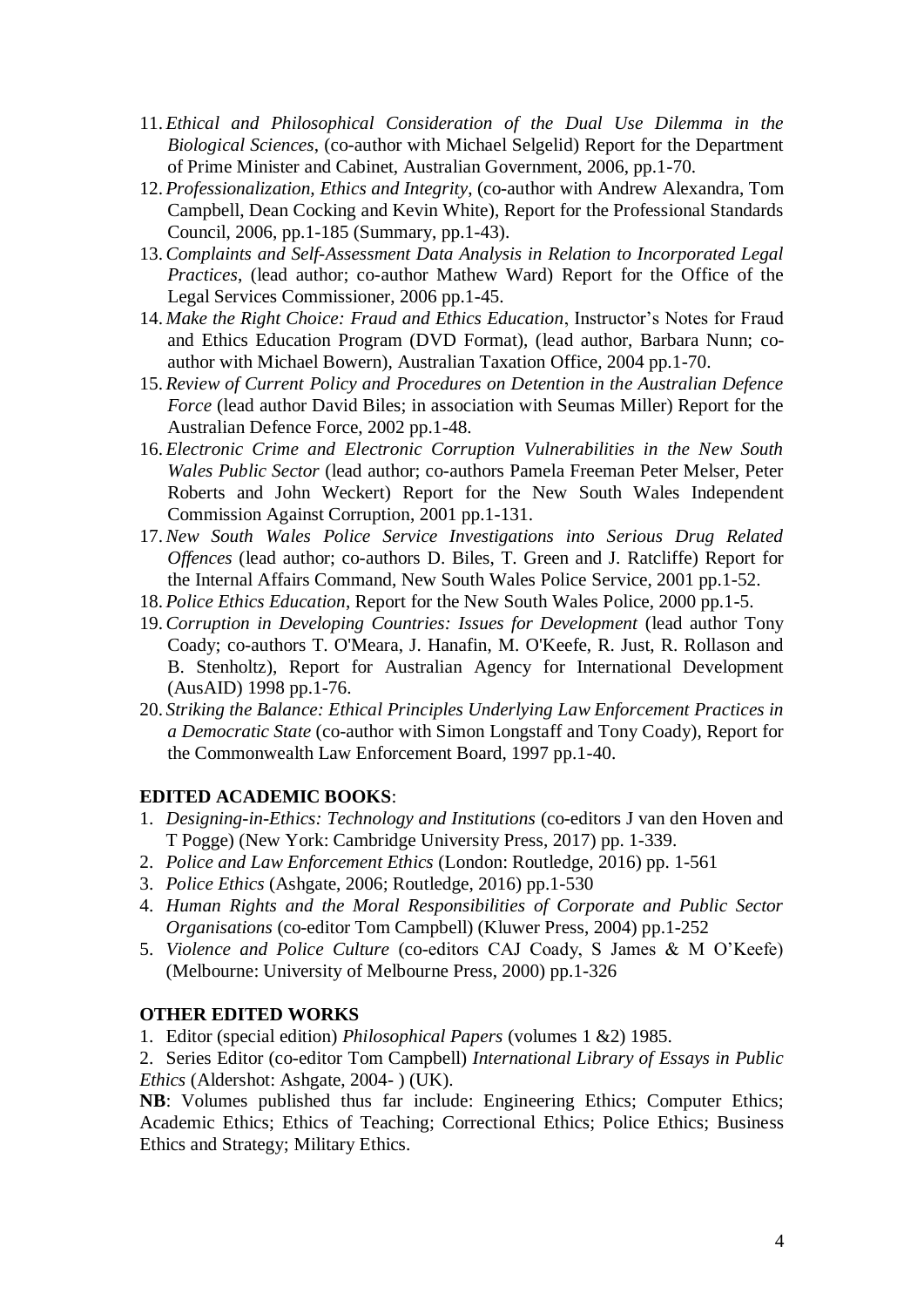# **NATIONAL & INTERNATIONAL COMPETITIVE RESEARCH GRANTS**

**NB**: Since 1994 Miller has won in his name approximately AU\$20 million in national and international competitive research and research consultancy funding.

- 1. 2018-2024: Department of Industry, Innovation and Science funded Cooperative Research Centre Scheme*, Cybersecurity CRC* (Key Researcher)
- 2. 2016-2020: European Research Council (ERC) Advanced Grant, *Global Terrorism and Collective Moral Responsibility: Redesigning Military, Police and Intelligence Institutions in Liberal Democracies* (Project Leader)
- 3. 2011-2015: Netherlands Organisation for Scientific Research (NWO), *Military Human Enhancement: Design for Responsibility and Combat Systems*, (Project Leader).
- 4. 2009-2014: Australian Research Council Linkage Project, *Police Leadership in the 21st Century*, (Industry Partner, NSW Police), (1st Chief Investigator)
- 5. 2011-2014: NSW Police Force, *Building Resilience in Police Officers*, (2<sup>nd</sup> CI)
- 6. 2010-2013: Australian Research Council Linkage Project, *The Future of Financial Regulation: Enhancing Integrity through Design*, (Industry Partners, Office of the Legal Services Commissioner, Ernst and Young), (2nd Chief Investigator)
- 7. 2008-2011: Australian Research Council Linkage Project, *Corporate Governance, Regulation and Accountability*, (Industry Partner, TIRI), (1<sup>st</sup> Chief Investigator)
- 8. 2009: NSW Police and NSW Police Association, *Building Police Officers' Resilience to Stress*, (Project Leader).
- 9. 2009-2010: Netherlands Organisation for Scientific Research (NWO), *Dual Use Dilemma in the Biological Sciences*, (Project Leader).
- 10. 2009-2011: EU 7th Framework Grant, *Synth-Ethics: Ethics and Regulation of Synthetic Biology*, (Partner Investigator).
- 11. 2009: ACT Corrective Services, *Privacy and Security in Prisons*
- 12. 2006-2007 (3rd Triennium): Australian Research Council funded Special Research Centres Scheme, *Centre for Applied Philosophy and Public Ethics* (named by ARC as Director).
- 13. 2005-8: Australian Research Council Linkage Project, *An Integrity System for Victoria Police*, (Industry Partner, Victoria Police), (1<sup>st</sup> Chief Investigator).
- 14. 2006-2009: National Science Foundation (USA), *Identity Management: Privacy and Security Issues*, (Partner Investigator (Lead Investigator, John Kleinig)).
- 15. 2006-7: WorkCover NSW, Applied Research Project, *Police Stress*, (Industry Partner, NSW Police Association), (Principal Researcher with Greg Chilvers).
- 16. 2005-: Springer Press (Germany), *The Ethics Reference Project in Applied Ethics*, (Joint Editor-in-Chief).
- 17. 2006: Department of Prime Minister & Cabinet, Australian Government, *Ethical & Philosophical Aspects of Dual Use Dilemma in Biological Sciences*, (Project Leader).
- 18. 2006: State Services Authority, Government of Victoria, *Public Sector Ethics Survey*, (Project Leader).
- 19. 2004: IBM (Netherlands), *Identity Management* (Researcher/Consultant, (Project Leader, Jeroen van den Hoven)).
- 20. 2004: Ministry of Home Affairs, Government of India, *Ethical Issues in Policing in India* (Project Leader).
- 21. 2004: AusAID, *Ethical Issues in Policing in India* (Project Leader).
- 22. 2004: Australian Research Council Network Grant, *Ethics, Law and Governance* (Member, Executive Committee).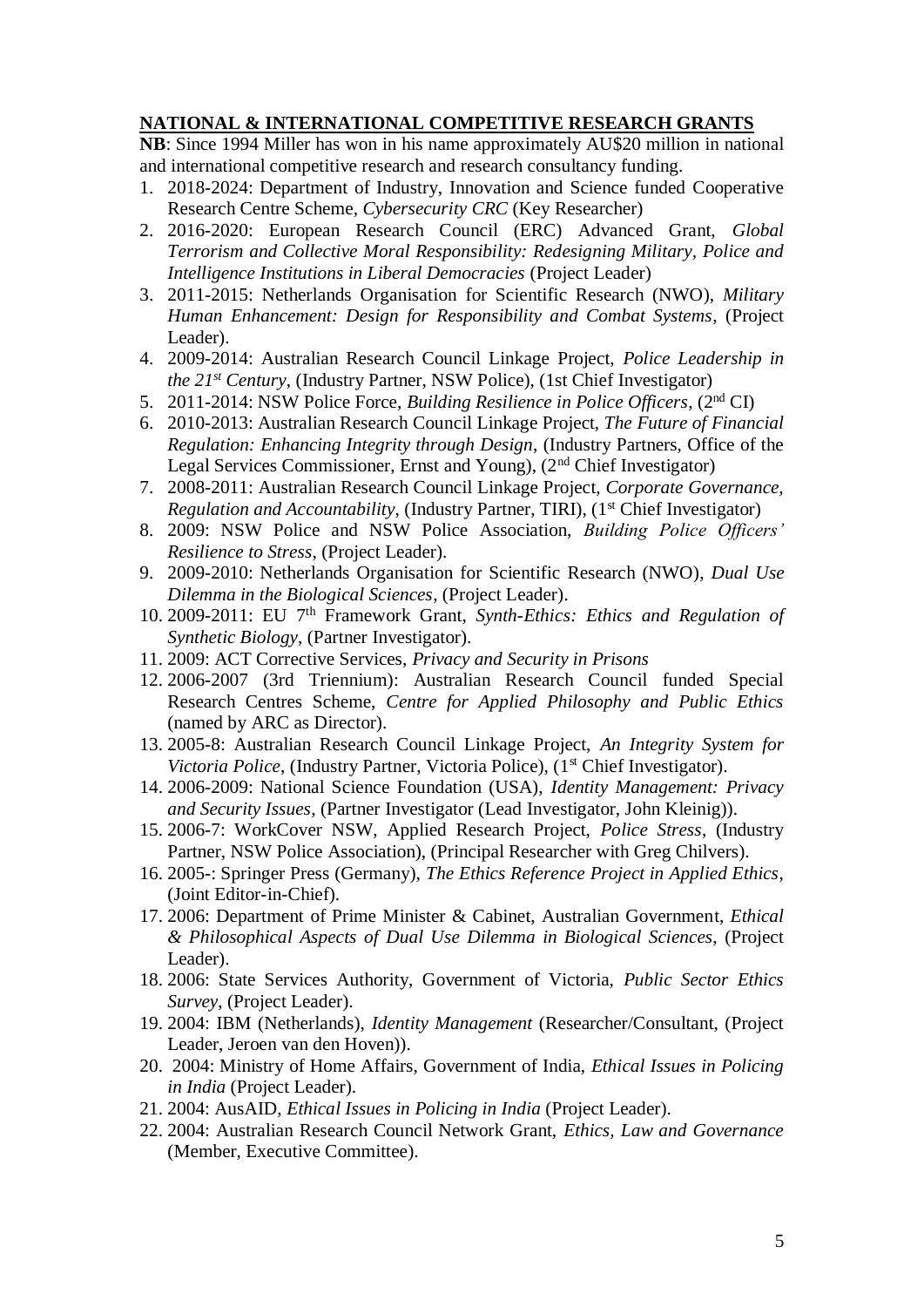- 23. 2003: Australian Taxation Office, *Ethics, Fraud Awareness and Security Training Program* (Project Leader).
- 24. 2003-2005 (2nd Triennium): Australian Research Council funded Special Research Centres Scheme, *Centre for Applied Philosophy and Public Ethics* (named by ARC as Director).
- 25. 2002-2004: Australian Research Council Linkage Project, *National Integrity Systems* (Industry Partner, Transparency International), (4<sup>th</sup> Chief Investigator).
- 26. 2001: NSW Independent Commission Against Corruption Research Grant, *E-Corruption Vulnerabilities in the NSW Public Sector*, (Project Leader).
- 27. 2001: Professional Standards Council of New South Wales, *Model Code of Ethics*
- 28. 2000-2001: Australian Research Council Strategic Partnerships with Industry for Research and Training (SPIRT) Grant, *Police Internal Affairs Investigation into Serious Drug Related Crimes* (Industry Partner, Internal Affairs, New South Wales Police), (Team Leader).
- 29. 2000-2002 (Ist Triennium): Australian Research Council funded Special Research Centres Scheme, *Centre for Applied Philosophy and Public Ethics*, (named by ARC as Director).
- 30. 1998-2000: Australian Research Council Large Grant, *Business and Professional Ethics: Western and Chinese Perspectives* (3rd Chief Investigator).
- 31.2000: Australian Research Council Small Grant, *Harms of Heroin Use: An Empirical and Ethical Examination*, (2nd Chief Investigator).
- 32.1999: Australian Research Council Small Grant, *Privacy and the Internet*, (1st Chief Investigator).
- 33.1997-8: New South Wales Police, Sir Maurice Byers Fellowship, *Police Ethics*.
- 34.1997-9: Australian Research Council Large Grant, *Ethics of Armed Intervention*, (2nd Chief Investigator).
- 35.1997-8: Australian Research Council Special Initiatives Grant, *Networking for Academics and Practitioners in Applied Ethics & Legal Theory*, (CSU Network Participant, (Project Co-ordinator Charles Sampford)).
- 36. 1998: Joint Research Project (Melbourne University Collaborative Research Program), *Ethics of Humanitarian Intervention*, (Research Collaborator (CSU)).
- 37. 1997: AusAID Research Grant, *Corruption in Developing Countries*, (Researcher/Consultant, (Project Co-ordinator Tony Coady))
- 38.1997: Australian Research Council Small Grant, *Coercive Force and Female Police*, (2<sup>nd</sup> Chief Investigator).
- 39. 1997: Program for International Research Linkages, *Welfare Services for Indigenous People*, (Researcher/Consultant, (Project Co-ordinators R Doyle (CSU) & D Durst (Uni. Regina, Canada)).
- 40. 1997: Australian Research Council Small Grant, *Citizenship and Media*, (2nd CI).
- 41. 1994-6: Australian Research Council Large Grant, *Public Morality and Transcultural Interaction (Australia and Asia)*, (2nd Chief Investigator).
- 42. 1996: Commonwealth Law Enforcement Board Grant, *Ethical Principles Governing Law Enforcement Practice*, (Consultant).
- 43. 1996: Australian Research Council Small Grant, *Policing in a Multicultural Society*, (1<sup>st</sup> Chief Investigator).
- 44. 1996: Australian Research Council Small Grant*, Ethical Issues in Human Resource Management*, (2nd Chief Investigator).
- 45. 1995: Australian Research Council Small Grant, *Filial Responsibility and the Care of the Aged*, (1<sup>st</sup> Chief Investigator).
- 46. 1994: Australian Research Council Small Grant, *Social Action*, (1st CI).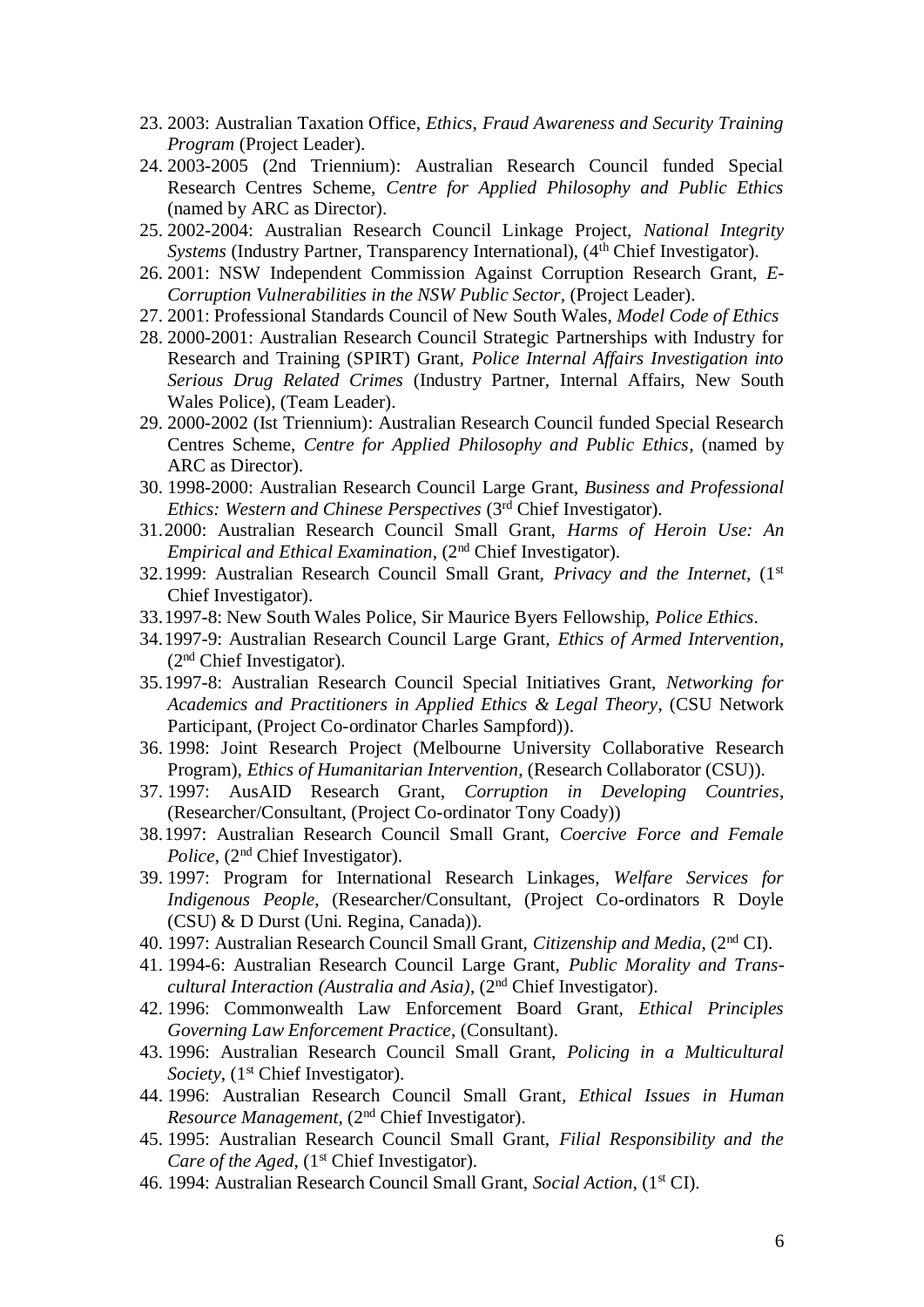#### **AUTHORED ARTICLES IN REFEREED ACADEMIC JOURNALS**

- 1. "Shared Intention is Not Joint Commitment" (co-author Matthew Kopec) *Journal of Ethics and Social Philosophy* (in press)
- 2. "The Global Banking Sector: Corruption, Institutional Purpose and Economic Justice" *Business and Professional Ethics Journal* (in press)
- 3. "Police, Citizen-soldiers and Mercenaries: A Comparative Normative Institutional Analysis" *Journal of Military Ethics* (in press)
- 4. "Whither the University: Universities of Technology and the Problem of Institutional Purpose" *Science and Engineering Ethics* (in press)
- 5. "Joint Epistemic Action: Some Applications" *Journal of Applied Philosophy* (published on-line February  $25<sup>th</sup> 2016$ )
- 6. "Assertions, Joint Epistemic Actions and Social Practices" *Synthese* no. 1 vol. 193 2016 pp. 71-94.
- 7. "Rethinking 'Five-Eyes' Security Intelligence Collection Policies and Practices Post 9/11/Post-Snowden" (co-author Patrick Walsh) *Intelligence and National Security* vol. 31 no. 3 2016 pp. 345-368.
- 8. "Joint Political Rights and Obligations" *Phenomenology and Mind* vol. 9 2015 pp. 136-145.
- 9. "Joint Epistemic Action and Collective Moral Responsibility: Reply to Andras Szigeti." *Social Epistemology Review and Reply Collective* 4, no. 8 (2015): 40-50.
- 10. "Joint Epistemic Action and Collective Moral Responsibility" *Social Epistemology* vol. 29 no. 3 2015 pp. 280-302
- 11. "Human Rights, Police Corruption and Anti-corruption Systems for Police Organisations" *Australian Journal of Human Rights* vol.20 no.2 2014 pp.165-180.
- 12. "'Trust me....I'm a (systemically important) bank!': Institutional corruption, market-based industries and financial benchmarks" *Law and Financial Markets Review* vol. 8 December 2014 pp. 322-325
- 13. "The Ethics of Targeted Killing: Osama bin Laden, Drones and Counterterrorism" *Public Affairs Quarterly* vol. 28 no. 3 2014 pp. 317-340
- 14. "Culture and the Future of Financial Regulation: How to Embed Restrains in the Interests of Systemic Stability" (co-authors Justin O'Brien and George Gilligan) *Law and Financial Markets Review* vol. 8 no. 2 2014 pp. 115-133
- 15. "Corruption of Financial Benchmarks: Financial Markets, Collective Goods and Institutional Purposes" *Law and Financial Markets Review* 8:2 2014 pp. 155-64
- 16. "Police Detectives, Criminal Investigations and Collective Moral Responsibility" *Criminal Justice Ethics* vol. 33 no. 1 2014 pp. 21-39
- 17. ""If Equity's In We're Out": Scope for Fairness in the Next Global Climate Agreement" (co-authors J. Pickering and S. Vanderheiden) *Ethics and International Affairs* vol. 26 no. 4 2012 pp. 423-443
- 18. "The Ethics of Assassination and Targeted Killing" *Annual Review of Law and Ethics*, vol. 19, 2011
- 19. "Integrity Systems and Professional Reporting in Police Organisations" *Criminal Justice Ethics* vol. 29 no.3 2010 pp. 241-257
- 20. "What Makes a Good Internal Affairs Investigation?" *Criminal Justice Ethics* vol. 29 no. 1 2010 pp. 30-41
- 21. "Research in Applied Ethics: Problems and Perspectives" *Philosophia* vol. 37 no. 2 2009 pp. 185-201
- 22. "Ethical Theory, 'Common Morality' and Professional Obligations" (co-author A. Alexandra) *Theoretical Medicine and Bioethics* vol. 30 no. 1 2009 pp. 69-80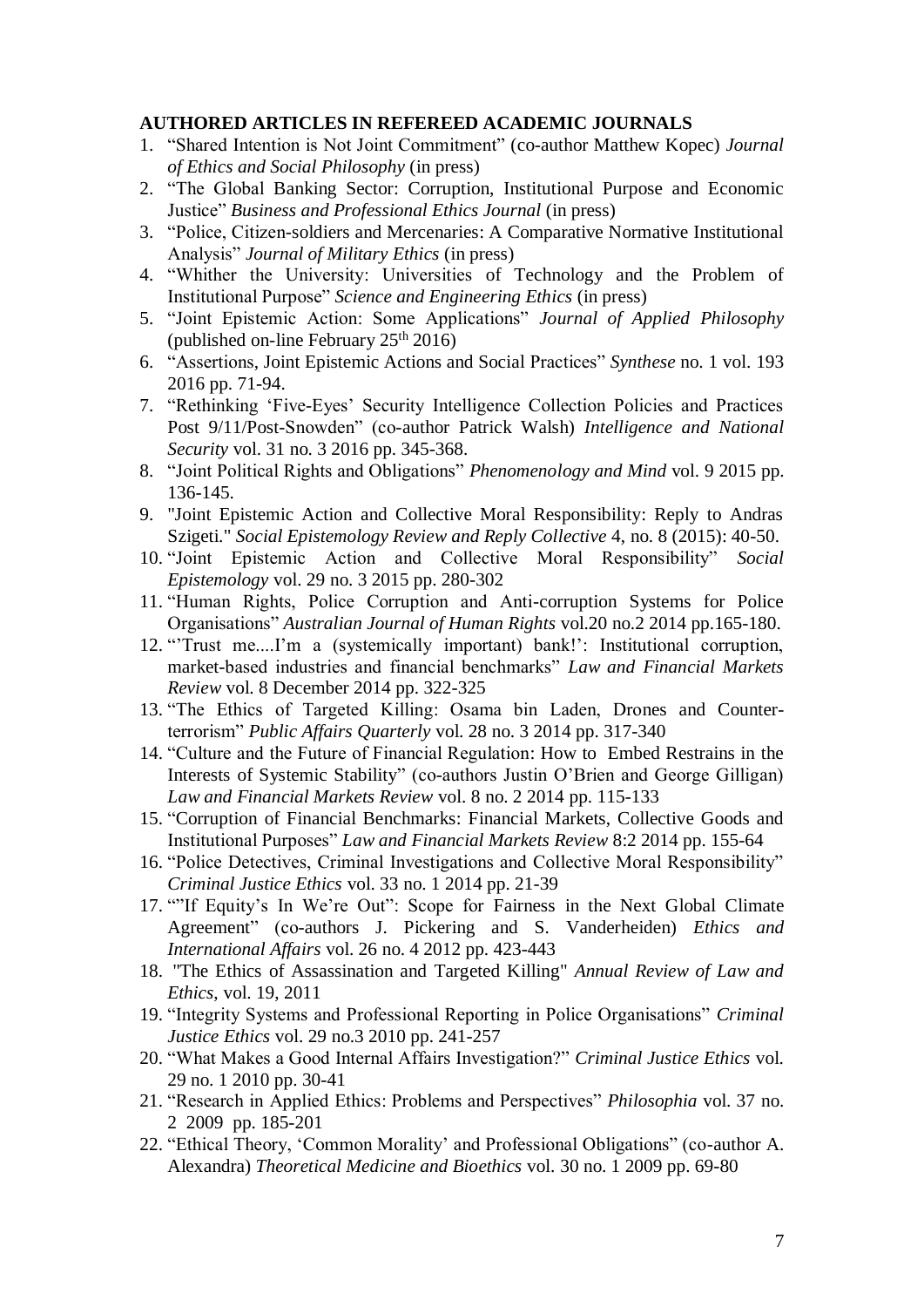23. "Ethical and Philosophical Consideration of the Dual Use Dilemma in the Biological Sciences" (co-author Michael Selgelid) *Science and Engineering Ethics* vol. 13 December 2007 pp. 523-580.

(Reprinted in book format by Springer Publishing, 2008; reprinted in part in (ed.) F Allhoff *Physicians at War* (Springer Publishing, 2008))

- 24. "Against the Moral Autonomy Thesis" *Journal of Social Philosophy* vol.38 no.3 2007 pp.389-409
- 25. "Collective Moral Responsibility: An Individualist Account" in (ed.) Peter A. French *Midwest Studies in Philosophy* vol.XXX 2006 pp.176-193
- 26. "On Terrorism and Lost Rationality: Reply to Rosenbaum" *International Journal of Applied Philosophy* vol.20 no.1 2006 pp.173-6.
- 27. "Torture and Terrorism*" Iyyun: The Jerusalem Philosophical Quarterly* vol.55 January 2006 pp.1-24
- 28. "Common Morality and 'Institutionalising' Ethics" (co-author A Alexandra) *Australian Journal of Professional and Applied Ethics* vol.7 no.2 2005 pp.24-33
- 29. "Artefacts and Collective Intentionality" *Techne* vol.9 no.2 2005 pp.52-67 (USA)
- 30. "Is Torture Ever Morally Justifiable" *International Journal of Applied Philosophy* vol.19 no.2 2005 pp.179-92
- 31. "The Collectivist Approach to Collective Moral Responsibility" (co-author P Makela) *Metaphilosophy* vol.36 no.5 2005 pp.634-51
- 32. "Drug related complaints against police: Some findings from a New South Wales study" (co-author J Ratcliffe et al.) *Policing: An International Journal of Police Strategies and Management* 2005 vol.28 no.1 pp.69-83
- 33. "Terrorism and Collective Responsibility: Response to Narveson and Rosenbaum" *International Journal of Applied Philosophy* vol.18 no.2 2004 pp.261-279
- 34. "Group Rights Revisited" *Philosophical Papers* Nov. 2004 pp.187-206
- 35. "Institutions, Collective Goods and Individual Rights" *ProtoSociology: An International Journal of Interdisciplinary Research* vol.18-19 2003 pp.184-207
- 36. "Collective Responsibility" *Public Affairs Quarterly* vol.15 no.1 2001 pp.65-82
- 37. "Collective Responsibility and Omissions" *Business and Professional Ethics Journal* vol.20 no1. 2001 pp.5-24
- 38. "Privacy and Confidentiality in Social Work" *Australian Social Work* (co-authors M Collingridge and W Bowles) vol.54 no.2 2001 pp.3-14
- 39. "Judith Jarvis Thomson on Killing in Self-Defence" *Australian Journal of Professional and Applied Ethics* vol.3 no.2 November 2001 pp.73-79
- 40. "Speech Acts and Conventions" *Language Sciences* 22 2000 pp.155-166
- 41. "Collective Rights and Minorities" *International Journal of Applied Philosophy* vol.14 no.2 2000 pp.241-57
- 42. "Privacy, the Workplace and the Internet" *Journal of Business Ethics* (co-author J Weckert) vo.28 no.3 2000 pp.255-265
- (Reprinted in (ed.) R. K. Miller *Motives for Writing* (SF: McGraw-Hill, 2003) pp.563- 77 and in (ed.) J. Weckert *Computer Ethics* (Ashgate, 2007) pp.369-380.)
- 43. "Collective Rights" *Public Affairs Quarterly* vol.1 no.4 1999 pp.331-346
- (Reprinted in (ed.) Peter Jones *Group Rights* (Ashgate, 2012))
- 44. "Social Norms and Practical Reason" *Educational Philosophy and Theory* vol.31 no.3 1999 pp.313-326

45. Noble Cause Corruption in Policing" *African Security Review* vol.8 no.3 1999 pp.12-23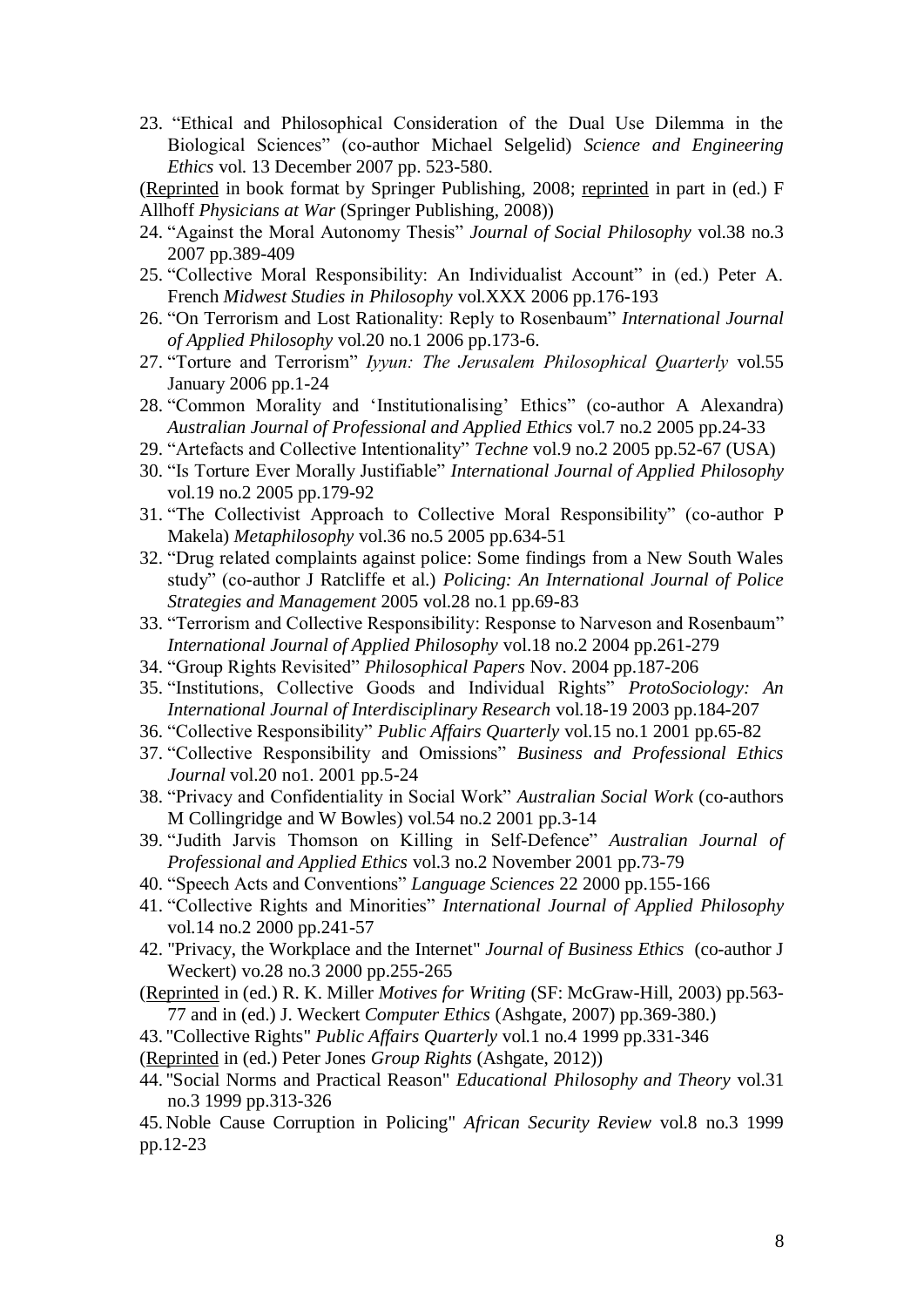46. "Copyright in Teaching Materials" *Educational Philosophy and Theory* (co-author A Alexandra) vol.31 no.1 1999 pp.87-96

47."Corruption and Anti-Corruption in the Profession of Policing" *Professional Ethics*  vol.6 nos.3&4 1998 pp.83-106

- 48. "Collective Responsibility, Armed Intervention and the Rwandan Genocide" *International Journal Applied Philosophy* vol.12 no.2 1998 pp.223-39
- 49. "Social Norms, Corruption and Transcultural Interaction" *Theoria* no.92 December 1998 pp.57-77
- 50. 'Privacy, Data Bases and Computers" *Journal of Information Ethics* vol.7 no.1 Spring 1998 pp.42-48
- 51. 'Filial Responsibility and the Care of the Aged" *Journal of Applied Philosophy* (co-author M. Collingridge) vol.14 no.2 1997 pp.11-128
- 52. "Privacy and the Internet" *Australian Computer Journal* vol.29 no.1 1997 pp.12- 16
- 53. "Individualism, Collective Responsibility and Corporate Crime" *Business and Professional Ethics Journal* vol.16 no.4 1997 pp.19-46
- 54. "Needs, Moral Self-consciousness and Professional Roles" *Professional Ethics* (co-author - A. Alexandra) vol.5 no.1-2 1996 pp.43-61
- (Reprinted in (ed.) John Rowan and Samuel Zinaich *Ethics for the Professions* (Harcourt Brace, 2002))
- 55. "Privacy and Computers" *Australian Library Review* vol.13 no.1 February 1996 pp.60-65
- 56. "Socio-political Action, Ethics and the Power of Literature" *Philosophy and Social Criticism* vol.21 no.3 1995 pp.93-111
- 57. "Corporate Crime, The Excesses of the 80s and Collective Responsibility: An Ethical Perspective" *Australian Journal of Corporate Law* vol.5 no.2 June 1995 pp.39-51
- 58. "Communication Ethics: A Survey of Recent Literature" *Australian Journal of Communication* vol.22 no.1 1995 pp.136-150
- 59. "Intentions, Ends and Joint Action" *Philosophical Papers* vol.xxiv no.1 April 1995 pp.51-67
- 60. "Freedom of the Press" *Politikon* vol.22 no.1 June 1995 pp.24-36
- (Reprinted as "Freedom of the Media: A Philosophical Analysis" in *Quest: A Journal of African Philosophy* vol.ix no.1 June 1995 pp.67-85)
- 61. "Knowing, Learning and the Ideal of Knowledge in Higher Education" *Australian Universities Review* (co-author C.A.J. Coady) vol.38 no.1 1995 pp.67-70
- 62. "Social Action" *South African Journal of Philosophy* vol.13 no.1 February 1994 pp.9-17
- 63. "Killing in Self-defence" *Public Affairs Quarterly* vol.7no.4 1993 pp.325-40
- 64. "Moral Truth and Power of Literature" *Theoria* vol.81-2 1993 pp.119-29
- 65. "David Luban on the Obligation to Obey the Law" *Bulletin of the Australian Society of Legal Philosophy* vol.18 no.60 1993 pp.10-19
- 66. "Australian Higher Education and the Relevance of Newman" *Australian Universities Review* (co-author C.A.J. Coady) vol.36 no.2 1993 pp.40-45
- 67. "Literature, Power and the Recovery of Philosophical Ethics" *Critical Review* (coauthor C.A.J. Coady) no.33 1993 pp.55-77
- (Reprinted in (ed.) J Adamson, R Freadman and D Parker *Renegotiating Ethics in Literature, Philosophy and Theory* (Cambridge: Cambridge University Press, 1998) pp.201-22)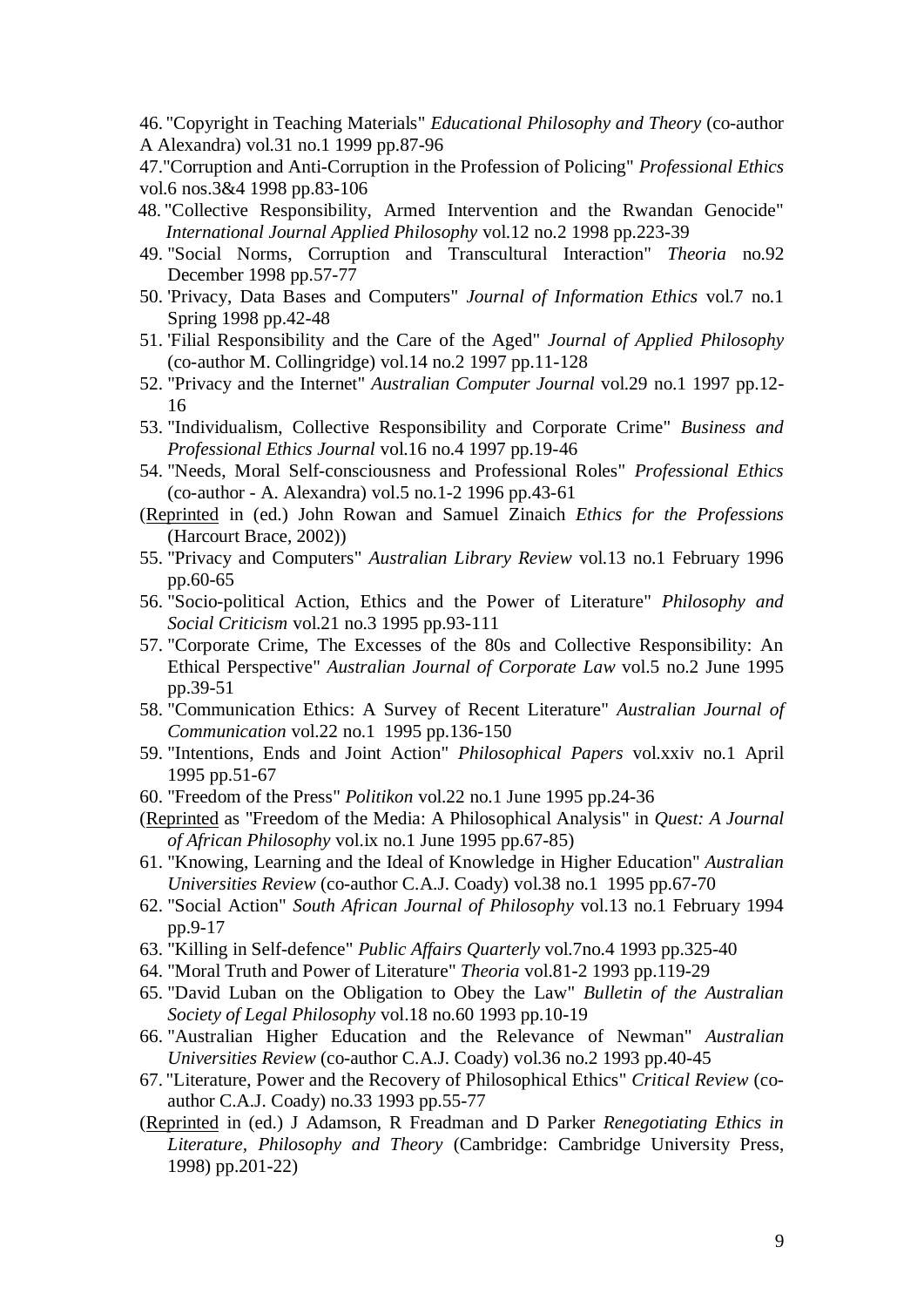- 68. "On Conventions" *Australasian Journal of Philosophy* vol.70 no.4 December 1992 pp.435-445
- 69. "Self-defense and Forcing the Choice between Lives" *Journal of Applied Philosophy* vol.9 no.2 1992 pp.267-271
- 70. "Joint Action" *Philosophical Papers* vol.xxi no.3 1992 pp.275-299
- 71. "Truth and Reference in Fictional Discourse" *South African Journal of Philosophy* vol.11 no.1 1992 pp.1-4
- 72. "The Paratactic Analysis of Linguistic Mood" *Journal of Pragmatics* vol.15 no.1 1991 pp.1-10.
- 73. "Salience, Co-ordination and Rationality" *Southern Journal of Philosophy* vol.xxix no.3 Fall 1991 pp.359-70
- 74. "On the Morality of Waging War Against the State" *South African Journal of Philosophy* vol.10 no.1 1991 pp.20-7.
- 75. "Academic Freedom in South Africa" in *Australian Universities' Review* vol.34 no.2 1991 pp.33-6)
- 76. "Rationalising Conventions*" Synthese* vol.84 September 1990 pp.23-41 (USA).
- 77. "Philosophy in South Africa: Reply to Robert Paul Wolff" (co-author I. Macdonald) *Philosophical Forum (International Journal of Philosophy)* vol.xxi no.4 Summer 1990 pp.442-450.
- 78. "Marxist Literary Aesthetics" *Philosophy and Social Criticism* vol.16 no.4 1990 pp.303-19
- 79. "Just War Theory The Case of South Africa" *Philosophical Papers* vol.xix no.2 August 1990 pp.143-161
- (Reprinted as "Just War Theory and the ANC's Armed Struggle" in *Quest: A Journal of African Philosophy* vol.iv no.2 December 1990 pp.80-102)
- 80. "Foucault on Discourse and Power" *Theoria* vol.76 Oct 1990 pp.115-26 (RSA)
- 81. "Derrida and the Indeterminacy of Meaning" *South African Journal of Philosophy* vol.9 no.1 February 1990 pp.24-27
- 82. "Ideology, Language and Thought" *Theoria* vol.74 Oct. 1989 pp.97-lO5
- 83. "The Role of Philosophy in South Africa" (co-author I. Macdonald) *Theoria* vol.73 May, 1989 pp.11-18
- 84. "Three Views of Literary Theory" *Poetics* (co-author R. Freadman) vol.17 June, 1988 pp.9-24
- 85. "In the Beginning was the Word; Catherine Belsey as instance of Contemporary Literary Theorising" (co-author - R. Freadman) *Critical Philosophy* vol.4 June, 1988 pp.181-201 (Reprinted as "Constructivist Anti-humanism" in *Critical Review* No.29 1989 pp.110-127)
- 86. "Conventions, Expectations and Rationality" *Southern Journal of Philosophy* vol.xxv no.3 Fall 1987 pp.357-72.
- 87. "Conventions and Social Contracts" *Philosophical Papers* vol.xvi no.2 August 1987 pp.85-106.
- 88. "Conventions, Interdependence of Action and Collective Ends" *Nous* vol.xx no.2 June 1986 pp.117-42.
- 89. "Truthtelling and the Actual Language Relation" *Philosophical Studies* vol.49 no.2 March 1986 pp.281-94.
- 90. "Speaker-meaning and Assertion" *South African Journal of Philosophy*, vol.4 no.2 May 1985 pp.48-54.
- 91. "Performatives", *Philosophical Studies* vol.45 no.2 March 1984 pp.247-60 (USA).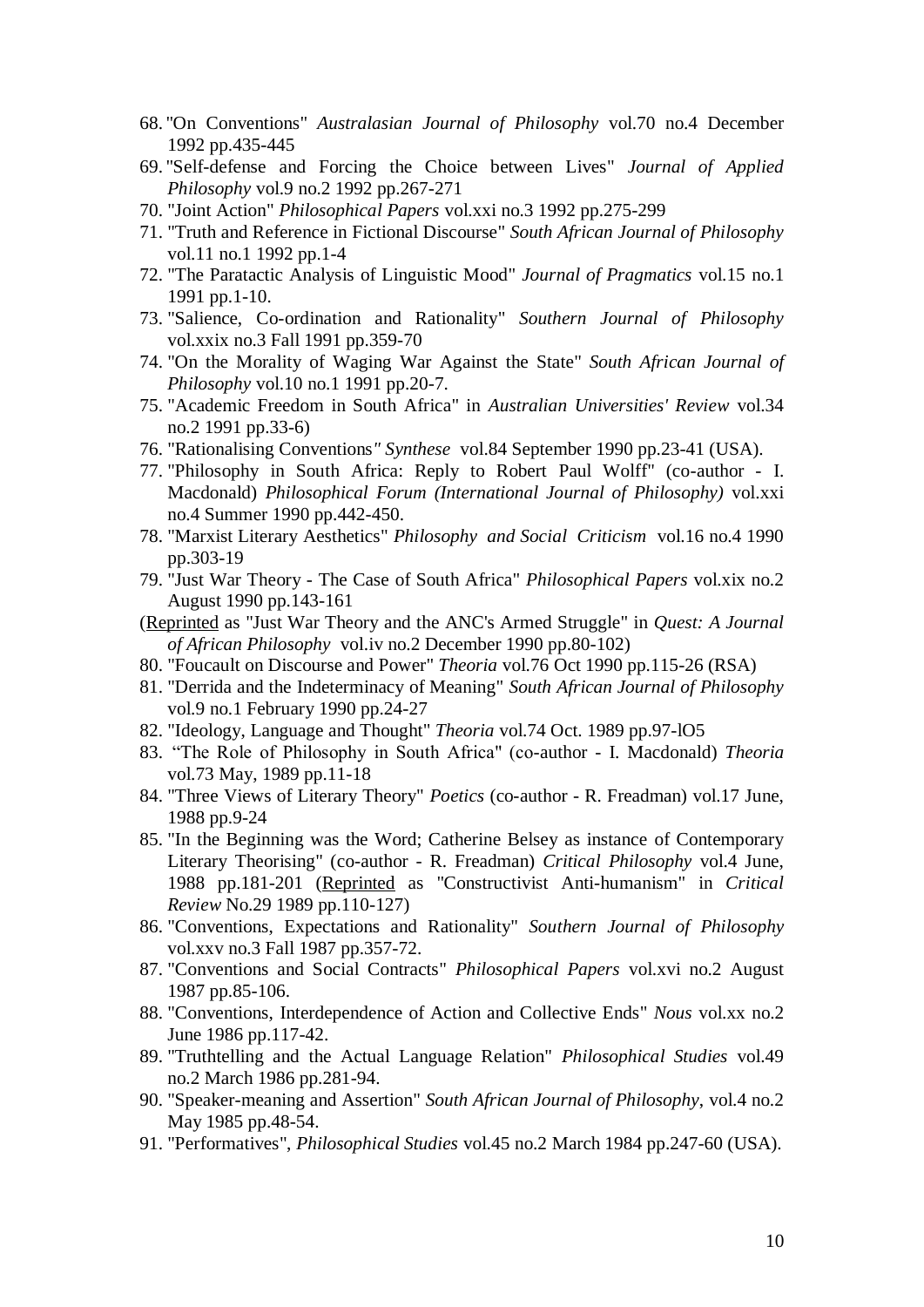- 92. "Assertion and Convention" *South African Journal of Philosophy*, vol.3 no.4 November 1984 pp.130-4.
- 93. "The Conventionality of Illocutionary Acts" *Philosophical Papers* vol.xii no.1 May 1983 pp.44-51.
- 94. "David Lewis on Convention" *Philosophical Papers* vol.xi no.2 1982 pp.1-8.

#### **AUTHORED REFEREED ACADEMIC BOOK CHAPTERS**

- 95. "Autonomous Weapons, Terminator-Esqu Software Design" in (ed.) H. W. Prunckun *Cyber Weaponry: Issues and Implications of Digital Arms* (Springer, in press)
- 96. "An Anti-Corruption System for Police Organisations" in (eds.) J van den Hoven, S Miller and T Pogge *Designing-in-Ethics* (Cambridge University Press, in press)
- 97."Designing-in-Ethics: A Compulsory Retirement Savings System" in (eds.) J van den Hoven, S Miller and T Pogge *Designing-in-Ethics* (Cambridge University Press, in press)
- 98."Capital Markets and Institutional Purposes: The Normative Issues' in (ed.) Lisa Herzog *Just Financial Markets?: Finance in a Just Society*, (Oxford University Press, 2017) pp. 78-102.
- 99."Ignorance, Technology and Collective Responsibility" in (ed.) Rik Peels *Perspectives on Ignorance from Moral and Social Philosophy* (Routledge, 2017) pp. 217-237.
- 100. "NSA, Snowden and the Ethics and Accountability of Intelligence Gathering " in (ed.) Jai Galliott and Warren Reed *Ethics and the Future of Spying: Technology, Intelligence Collection and National Security* (Routledge, 2016) pp. 193-204
- 101. "Cyber-attacks and 'Dirty Hands': Cyberwar, Cyber-Crimes or Covert Political Action?' in (eds.) F. Allfhoff, A Henschke and B J. Strawser, *Binary Bullets: The Ethics of Cyberwarfare* ( Oxford: Oxford University Press, 2016) pp. 228-250.
- 102. "Collective Responsibility for Robopocolypse" in (ed.) Jai Galliott and M. Lotze *Super Soldiers: The Ethical, Legal and Social Implications* (Ashgate, 2015) pp. 153-166.
- 103. "The Global Financial Crisis and Collective Moral Responsibility" in (ed.) Andre Nollkaemper and Dov Jacobs *Distribution of Responsibilities in International Law* (Cambridge University Press, 2015) pp. 404-33
- 104. "Trust, Conflicts of Interest and Fiduciary Duties: Ethical Issues in the Financial Planning Industry in Australia" in (eds.) Nicholas Morris and David Vines *Capital Failure: Rebuilding Trust in Financial Services* (Oxford: Oxford University Press, 2014) pp. 305-331
- 105. "Collective Responsibility and Climate Change" in (ed.) M Boylan *Environmental Ethics* (Wiley-Blackwell, 2014) pp. 257-267
- 106. "Joint Actions, Social Institutions and Collective Goods: A Teleological Account" in (eds.) A. Konzelmann-Ziv and H. B. Schmid *Institutions, Emotions and Group Agents: Contribution to Social Ontology* (Springer, 2014) pp. 99-115
- 107. "The LIBOR Scandal: Culture, Corruption and Collective Action Problems in the Global Banking Sector" in (eds.) G. Gilligan and J. O'Brien *Integrity, Risk and Accountability in Capital Markets: Regulating Culture* (Oxford: Hart Publishing, 2013) pp. 111-128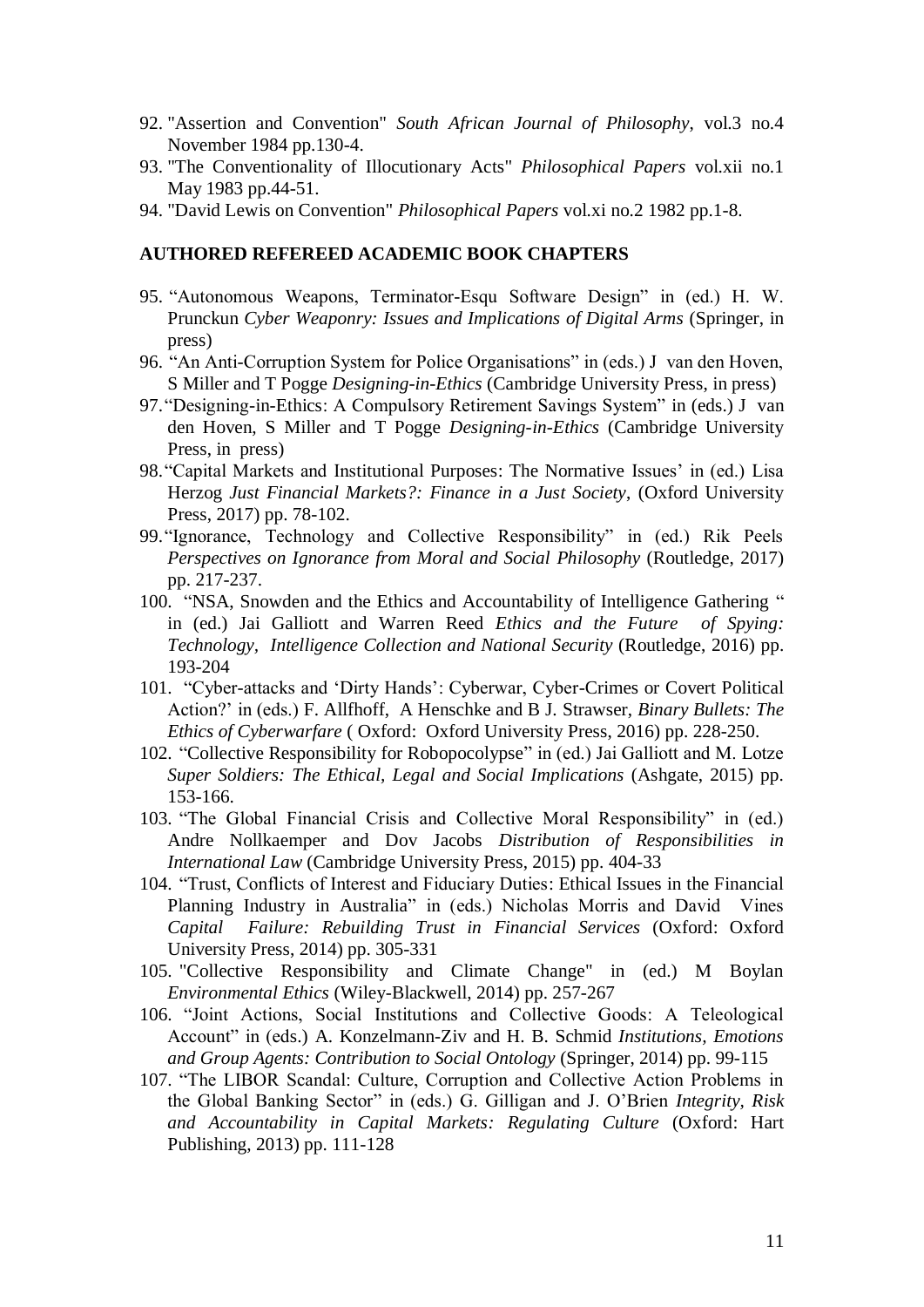- 108. "Moral Responsibility, Collective Action Problems and the Dual Use Dilemma in Science and Technology" in (eds.) Brian Rappert and Michael Selgelid *On the Dual Uses of Science and Ethics: Principles, Practices and Prospects*, (ANU Press, 2013) pp. 185-206
- *109.* "The Fatal Police Shooting of Jean Charles de Menezes: Is Anyone Responsible" (with Ian Gordon) in (eds.) *Simon Bronitt, Miriam Gani and Saskia Hufnagel, Shooting to Kill: Socio-legal Perspectives on the Use of Lethal Force (Oxford: Hart Publishing, 2012) pp. 215-39*
- 110. "Collective Responsibility, Epistemic Action and Climate Change" in (eds.) N Vincent, I van de Poel and J. van den Hoven *Moral Responsibility: Beyond Free Will and Determinism* (Heidelberg: Springer, 2011) pp. 219-246
- 111. "Global Financial Institutions, Ethics and Market Fundamentalism" in (eds.) N Dobos, C Barry and T Pogge *The Global Financial Crisis: Ethical Issues* (Palgrave, 2011) pp. 24-51
- 112. "Financial Service Providers: Integrity Systems, Reputation and the Triangle of Virtue" in (eds.) N Dobos, C Barry and T Pogge *The Global Financial Crisis: Ethical Issues* (Palgrave, 2011) pp. 132-157.
- 113. *"Collective Responsibility and Global Poverty" in (ed.) M. Boylan Morality and Global Justice: A Reader of Original Essays (Boulder, Colorado: Westview Press, 2011) pp.135-152*
- 114. "Financial Service Providers, Reputation and the Virtuous Triangle" in (eds.) I MacNeil and J O'Brien *The Future of Financial Regulation* (Hart Publishing, 2010) pp.387-400.
- 115. "Korruption, Kollektive Verantwortung und Internationale Finanzinstitutionen" in D Gerber and V. Zanetti (eds.) *Kollektive Verantwortung und Internationale Beziehungen* (Berlin: Surhkamp Verlag, 2010) pp. 185-217
- 116. "Justification in Ethics" in (ed.) John-Stewart Gordon *Morality and Politics: Reading Boylan's A Just Society* (Rowman and Littlefied, 2009)
- 117. "Collective Responsibility and Information and Communication Technology" in (ed.) J van den Hoven and J Weckert *Moral Philosophy and Information Technology* (New York: Cambridge University Press, 2008) pp. 226-250
- 118. *"Institutions, Integrity Systems and Market Actors" in (ed.) J O'Brien Private Equity, Corporate Governance and the Dynamics of Capital Market Regulation (Imperial College of London Press, 2007) pp.297-327*
- 119. *"Joint Action: The Individual Strikes Back" in (ed.) S. L. Tsohatzidis Intentional Acts and Institutional Facts: Essays on John Searle's Social Ontology (Dordrecht: Springer Press, 2007) pp.73-92.*
- 120. "Civilian Immunity, Forcing the Choice and Collective Responsibility" in (ed.) I. Primoratz *Civilian Immunity* (Oxford University Press, 2007) pp.137-166
- 121. "Noble Cause Corruption in Politics" in (ed.) I. Primoratz *Politics and Morality* (Basingstroke: Palgrave Macmillan, 2007) pp.92-112
- 122. *"Corruption, Institutions and Transcultural Interaction" in (ed.) Helen James Civil Society, Religion and Global Governance: Paradigms of Power and Persuasion (London: Routledge Curzon, 2007) pp.130-145*
- 123. "Privacy, Confidentiality and the Treatment of Drug Addicts" in (eds.) J. Kleinig and S Einstein, *Intervening in Drug Use: Ethical Challenges* (Huntsville, TX: OICJ Press, 2006) pp.465-481.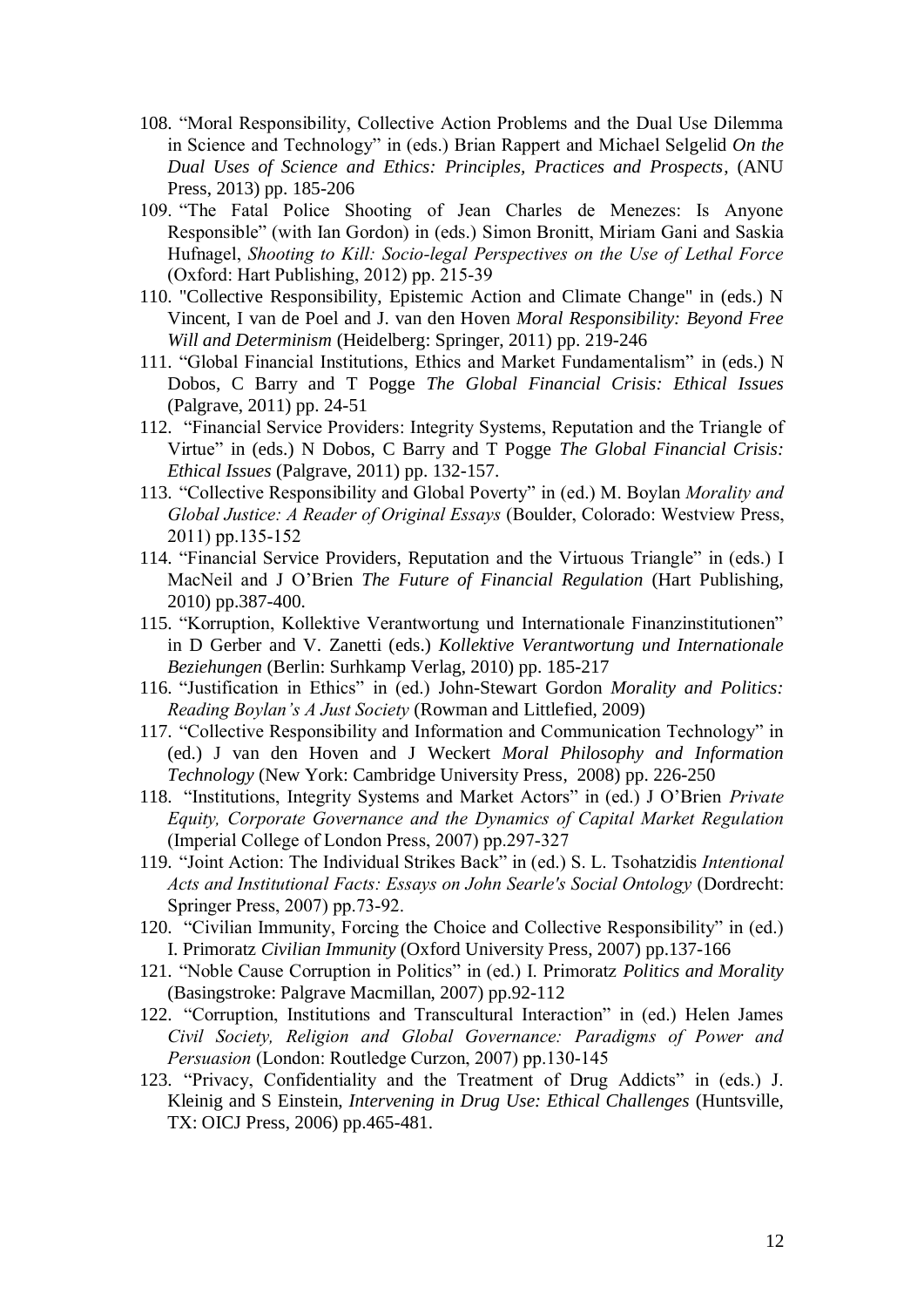- 124. "The Power and Limits of Literary Theory" (co-author R Freadman) in (eds.) D Patai and W Corral *Theory's Empire: An Anthology of Dissent* (New York: Columbia University Press, 2005) pp.78-92
- (Reprinted from Chapter 7 of R Freadman and Seumas Miller *Rethinking Theory: A Critique of Contemporary Literary Theory and an Alternative Account* (Cambridge University Press, 1992))
- 125. "Guarding the Guards: The Right to Privacy, and Workplace Surveillance and Monitoring in Policing" in (ed.) J Weckert *Electronic Monitoring in the Workplace; Controversies and Solutions* (Hershey, PA: Idea Group Publishing, 2005) pp.260-275
- 126. "Collective Responsibility and Armed Humanitarian Intervention" in (ed.)T Coady and M O'Keefe *Righteous Violence* (Melbourne University Press, 2005) pp.51-71
- 127. "Terrorism and Collective Responsibility" in (ed.) G Meggle *Ethics of Terrorism and Counter-Terrorism* (Frankfurt: Ontos Verlag, 2005) pp.95-112
- 128. "Noble Cause Corruption in Policing Revisited" in (ed.) P. Villiers and R Adlam *A Safe, Just and Tolerant Society: Police Virtue Rediscovered* (Winchester: Waterside Press, 2004) pp.105-118
- 129. "Human Rights and the Institution of the Police" in (eds.) T Campbell and Seumas Miller *Human Rights and the Moral Responsibilities of Corporate and Public Sector Organisations* (Dordrecht: Kluwer, 2004) pp.167-188
- 130. "Collective Responsibility and Humanitarian Armed Intervention" in (ed.) G Meggle *Ethics of Humanitarian Interventions* (Frankfurt: Ontos Verlag, 2004) pp.37-56
- 131. "Individual Autonomy and Sociality" in (ed.) F Schmitt *Socialising Metaphysics: Nature of Social Reality* (Lanham: Rowman&Littlefield, 2003) pp.269-300
- 132. "Authority, Leadership and Character in Policing" (with Mick Palmer) in (ed.) P Villiers and R Adlam *Police Leadership in 21st Century: Philosophy, Doctrine & Developments* (Winchester:Waterside Press, 2003)pp105-19
- 133. "Social Institutions" in (ed.) M Sintonen, P Ylikoski, K Miller *Realism in Action: Festschrift for R Tuomela* (Dordrecht: Kluwer, 2003) pp.233-50
- 134. "Osama bin Laden, Terrorism and Collective Responsibility" in (ed.) T Coady & M O'Keefe *Terrorism and Justice* (Melbourne U.P, 2002) pp.43-58
- 135. "Against Collective Agency" in (ed.) G Meggle *Social Facts and Collective Intentionality* (Frankfurt:Dr Hansel-Hohenhausen Ag, 2002)pp.273-98
- 136. "Collective Moral Responsibility" in (ed.) B. Eiser and T. Campbell *Human Rights in Philosophy and Practice* (Burlington Vermont: Ashgate, 2001) pp.63-86
- 137. "Academic Autonomy" in (ed.) CAJ Coady *Why Universities Matter* (Sydney: Allen and Unwin, 2000) pp.110-131
- 138. "Shootings by Police in Victoria" in (ed.) Tony Coady, Stephen James and Seumas Miller *Police Culture and Violence* (University of Melbourne Press, 2000 pp.205-19
- 139. "Restorative Justice: Retribution, Confession and Shame" (with J Blackler) in (ed.) J Braithwaite and H Strang *Restorative Justice: From Philosophy to Practice* (Aldershot: Ashgate Press, 2000) pp.77-93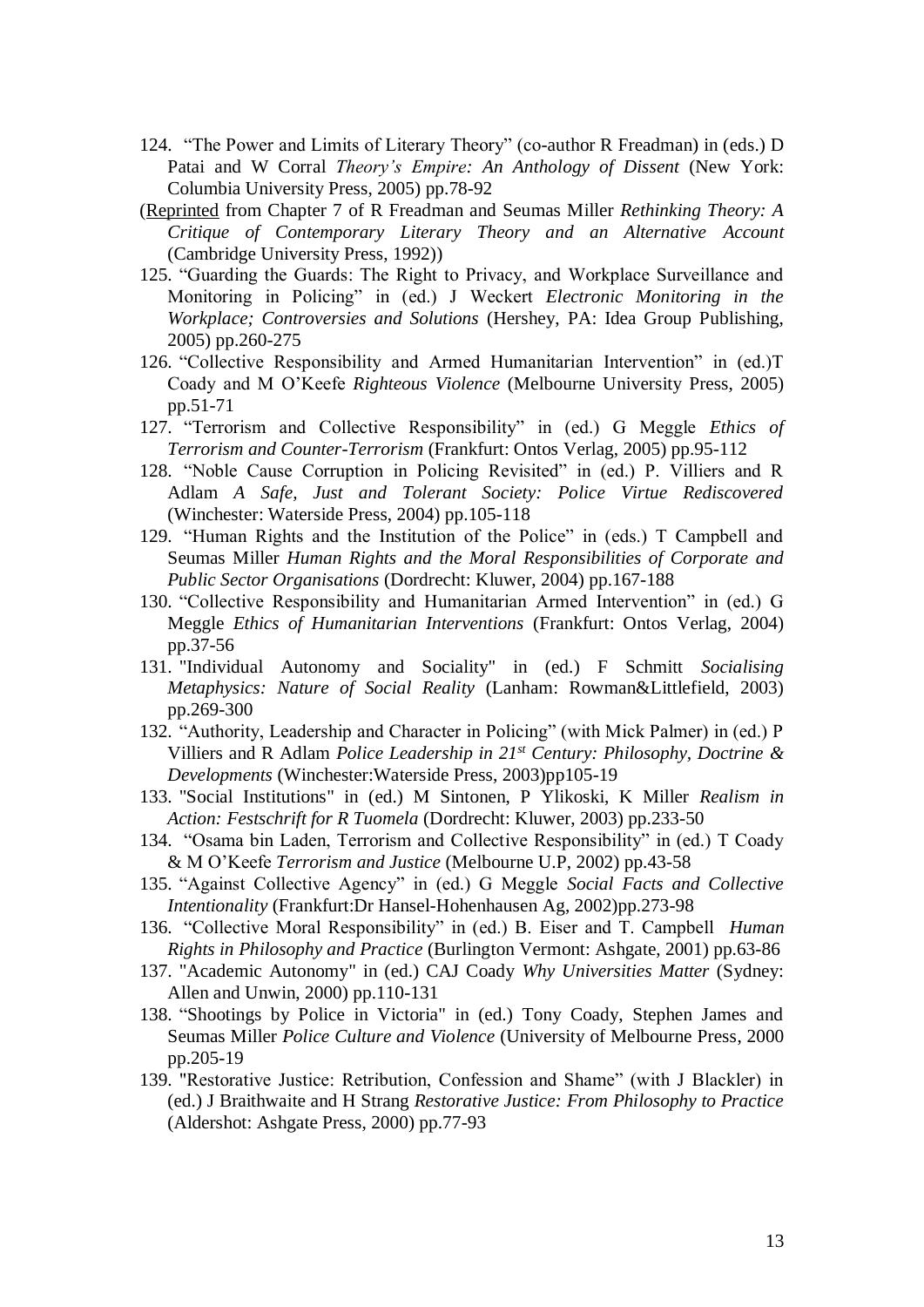- 140. "Authority, Discretion and Accountability: The Case of Policing" in (ed.) C Sampford, N Preston and C Bois *Public Sector Ethics: Finding and Implementing Values* (London: Routledge, 1998) pp.37-53
- 141. "Family Responsibility: Legal and Ethical Perspectives" (co-author M. Collingridge) in (ed.) B. Jeeawody and C. Saw *Successful Ageing* (Sydney: Mosby, 1998) pp.301-334
- 142. "Social Norms" in (ed.) G. Holmstrom-Hintikka and R Tuomela *Contemporary Action Theory (Volume 2: Social Action)* (Dordrecht: Kluwer – Synthese Library Series, 1997) pp.211-229
- 143. "Post-Modernism and its Influence on the Humanities" in (ed.) D. Myers *Re-Inventing The Humanities: International Perspectives* (Melbourne: Australian Scholarly Publishing, 1995) pp.54--61
- 144. "Deconstruction and Critical Practice: G Spivak on The Prelude" (co-author R.Freadman) in (ed.) R.Freadman & L.Reinhardt *Literary Theory and Philosophy: A Cross-disciplinary Encounter* (London: Macmillan, 1991) pp.21-59

#### **ENCYCLOPAEDIA AND HANDBOOK ARTICLES**

- 145. 'Terrorism' in (eds.) Bruce Arrigo and Geoffrey Golson *Sage Encyclopedia of Surveillance, Security and Privacy* (in press)
- 146. 'Drone Strikes' in (eds.) Bruce Arrigo and Geoffrey Golson *Sage Encyclopedia of Surveillance, Security and Privacy* (in press)
- 147. 'NSA Leaks' in (eds.) Bruce Arrigo and Geoffrey Golson *Sage Encyclopedia of Surveillance, Security and Privacy* (in press)
- 148. 'Morality' in (eds.) Bruce Arrigo and Geoffrey Golson *Sage Encyclopedia of Surveillance, Security and Privacy* (in press)
- 149. 'Cyber-war' in (eds.) Bruce Arrigo and Geoffrey Golson *Sage Encyclopedia of Surveillance, Security and Privacy* (in press)
- 150. 'Autonomy' in (eds.) Bruce Arrigo and Geoffrey Golson *Sage Encyclopedia of Surveillance, Security and Privacy* (in press)
- 151. "Torture" in (ed.) Duncan Pritchard *Oxford Bibliographies in Philosophy* (Oxford University Press, in press)
- 152. "Institutional Responsibility" in (eds.) Kirk Ludwig and Marija Jankovic *Routledge Handbook of Collective Intentionality* (2017) pp. 338-348.
- 153. "The Ethics of Whistle-blowing, Leaking and Disclosure" in (eds.) R Dover, H Dylan and M S Goodman *Palgrave Handbook of Security, Risk and Intelligence*, (2017) pp. 479-494.
- 154. "The Moral Justification for Police Use of Lethal Force" in (eds.) Jonathan Jacobs and Jonathan Jackson *Routledge Handbook on Criminal Justice Ethics* (Oxford: Routledge, 2017) pp. 315-325.
- 155. "Social Ontology and War: Individualism and Collectivism" in (eds.), Kasper Lippert-Rasmussen, Kimberly Brownlee and David Coady *A Companion to Applied Philosophy* (Wiley-Blackwell, 2017) pp. 196-210.
- 156. "Political Theory, Institutional Purpose and Policing" in (eds.) Ben Bradford, Beatrice Jauregui, Ian Loader and Jonny Steinberg *Sage Handbook of Global Policing* (London: Sage, 2016) pp. 13-28.
- 157. 'Professional Ethics and Civic Virtues' in (eds.) Frederick Wherry and Geoffrey Golson *Sage Encyclopaedia of Economics and Society* (Sage, 2015)
- 158. 'Common Morality' in (eds.) Frederick Wherry and Geoffrey Golson *Sage Encyclopedia of Economics and Society* (Sage, 2015)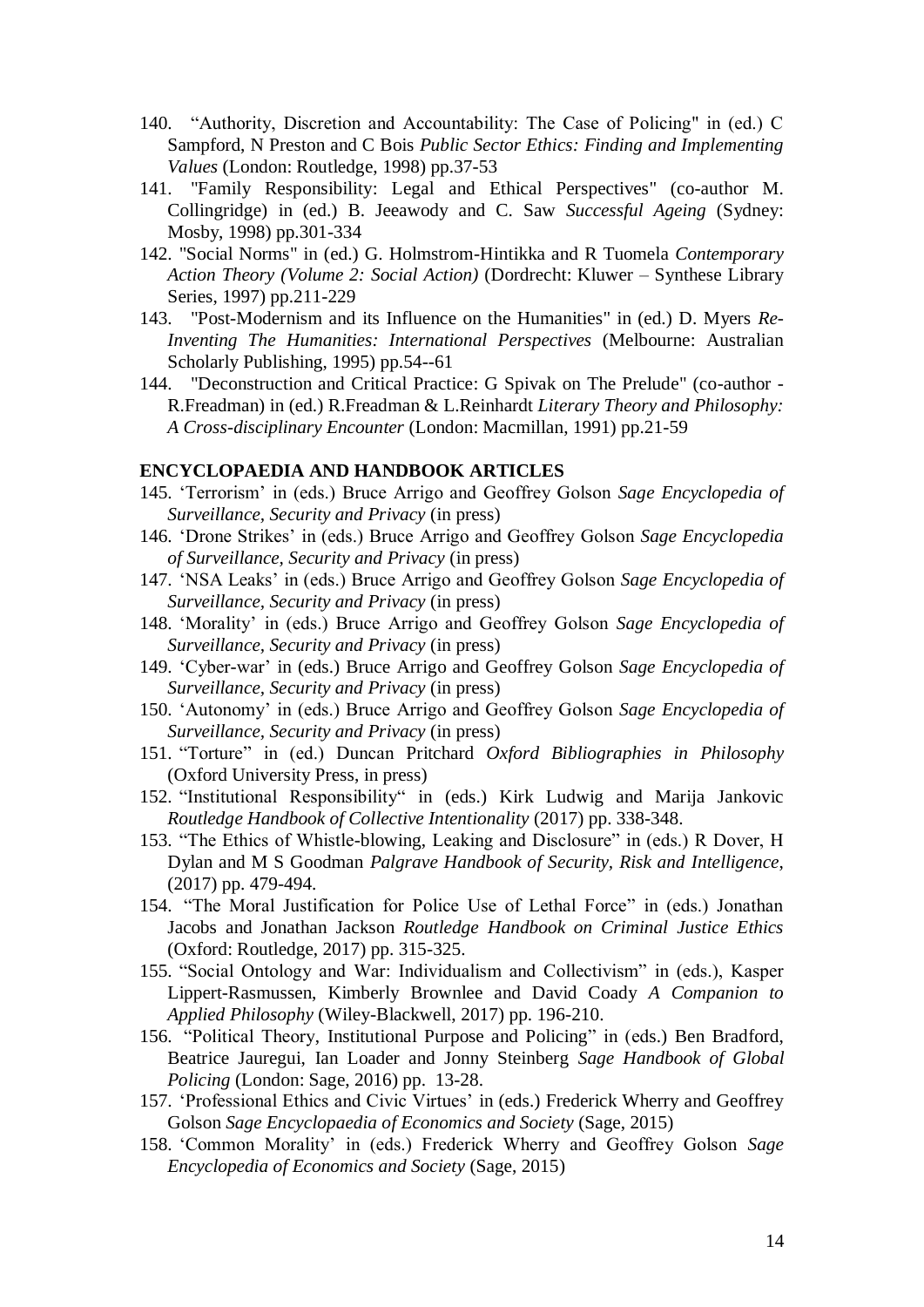- 159. "Design for Values in Institutions" in (eds.) I Poel, J Van den Hoven, P Vermaas *Handbook of Ethics, Values and Technological Design* (Springer, 2015) pp. 769-781
- 160. "Counter-terrorism and Anti-Terrorism" in (ed.) Bruce Arrigo *Sage Encyclopaedia of Criminal Justice Ethics* (Sage, 2014)
- 161. "Law versus Morality" in (ed.) Bruce Arrigo *Sage Encyclopaedia of Criminal Justice Ethics* (Sage, 2014)
- 162. "Police Corruption" (co-author A Alexandra) in (ed.) Bruce Arrigo *Sage Encyclopaedia of Criminal Justice Ethics* (Sage, 2014)
- 163. "Just War Theory and Counter-terrorism" *Routledge Handbook of Ethics and War* (eds.) F. Allhoff, N. Evans and A. Henschke (Routledge, 2013) pp. 226-235
- 164. "Common Goods" *Encyclopaedia of Philosophy and the Social Sciences* (ed.) Byron Kaldis (Sage, 2013)
- 165. "Collective Responsibility" *Encyclopaedia of Philosophy and the Social Sciences* (ed.) Byron Kaldis (Sage, 2013)
- 166. "Police Ethics" *International Encyclopaedia of Ethics* (ed.) H. Lafollette (Blackwell Publishing, 2013)
- 167. "Corruption" *International Encyclopaedia of Ethics* (ed.) H. Lafollette (Blackwell Publishing, 2013)
- 168. "The Media as a Social Institution" *Encyclopaedia of Applied Ethics* 2<sup>nd</sup> Edition (ed.) Ruth Chadwick (Elsevier, 2012)
- 169. "Tabloid Journalism" *Encyclopaedia of Applied Ethics* 2<sup>nd</sup> Edition (ed.) Ruth Chadwick (Elsivier, 2012)
- 170. "War Against Terrorism" *Encyclopaedia of War* (ed.) G. Martel (London: Wiley, 2012)
- 171. "Targeted Killings" *Encyclopaedia of War* (ed.) G. Martel (London: Wiley, 2012)
- 172. "Social Institutions" in (ed.) Edward N Zalta *Stanford Encyclopaedia of Philosophy* Winter 2007 Edition
- 173. "Torture" in (ed.) Edward N Zalta *Stanford Encyclopaedia of Philosophy* Spring 2006 Edition
- 174. "Corruption" in (ed.) Edward N Zalta *Stanford Encyclopaedia of Philosophy* Fall 2005 Edition
- 175. "Conventions" in (ed.) L and C Becker *Encyclopaedia of Ethics* (Madison, Wisconsin: Garland Press, 2001) pp.278-292
- 176. "Tabloid Journalism" in (ed.) R Chadwick *Encyclopaedia of Applied Ethics* (Volume 4) (San Diego: Academic Press, 1998) pp.295-304 (Reprinted in (ed.) R. Chadwick *The Concise Encyclopaedia of Ethics in Politics and the Media* (San Diego: Academic Press, 2001) pp.283-291)

#### **AUTHORED ARTICLES IN CONFERENCE PROCEEDINGS**

- 177. "Ethics in the 21st Century: An Australian Perspective" *Proceedings of the 2001 Summit on the Humanities and Social Sciences* (Commissioned by the Academy of the Humanities & Academy of the Social Sciences, 2001)
- 178. "Privacy, Encryption and the Internet" in (eds.) A D'Atri, A Marturano, S Rogerson & T Ward Bynum *Proceedings of the 4th ETHICOMP International Conference on the Social and Ethical Impacts of Information and Communication Technologies* (CD format) (Rome, 1999) (ISBN 88-900396-0-4) pp.1-11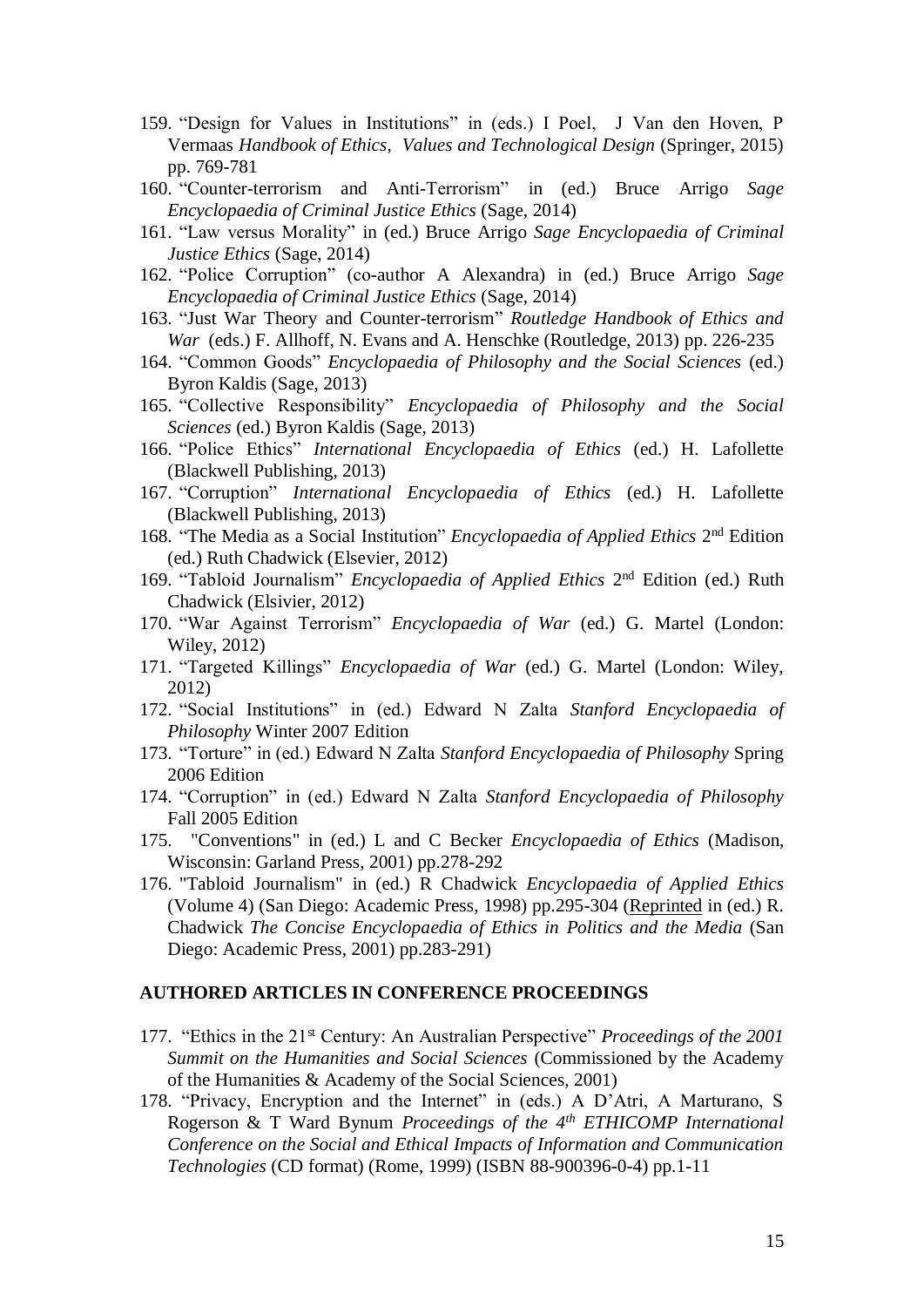- 179. "Privacy, the Workplace and the Internet" (co-author J Weckert) in *Proceedings of WebNet '99 World Conference on the WWW and Internet* (CD format) (AACE, 1999)
- 180. "Noble Cause Corruption in Policing" in (comp.) N Chantler *Crime, Criminology and Justice:Proceedings of the 13th International Conference of the Australian and New Zealand Society of Criminology* (CD format) (QUT, 1998)
- 181. "Privacy, the Workplace and the Internet" (co-author -J. Weckert) in (ed.) Nikku *Proceedings of the 1997 International Conference on Computer Ethics* (Linkoping, Sweden: Centre for Applied Ethics, Linkoping Uni, 1997) pp.1-l1
- 182. "The Teaching of Reasoning Revisited" (co-author P. Casey) in (ed.) P. Hager *Proceedings 4th National Conference on Reasoning* (UTS, 1996) pp.49-61
- 183. "Privacy, Computers and the Internet" in (ed.) P. Tsang *Proceedings of the AUUG 1995 and Asia-Pacific World Wide Web 1995 Conference* (AUUG '95 & APWWW '95, 1995) pp.445-459

#### BOOK REVIEWS

- 184. Review of Fritz Allhoff's *Terrorism, Ticking Time-Bombs and Torture* in *Journal of Moral Philosophy* vol. 12 2015 pp. 116-120
- 185. Critical Review of Margaret Gilbert's *Joint Commitment: How We Make the Social World* in *Notre Dame Philosophical Reviews* 2014
- 186. Critical Review of Raimo Tuomela's *Social Ontology: Collective Intentionality and Group Agents* in *Notre Dame Philosophical Reviews* 2014
- 187. Review of Louise Porter and Tim Prenzler's *Police Integrity Management in Australia: Global Lessons for Combating Police Misconduct* in *International Criminal Justice Review* 2013
- 188. Critical Review of Mark Osiel's *The End of Reciprocity: Terror, Torture and the Law of War in Criminal Law and Philosophy 2013*
- 189. Review of (eds.) David Fisher and Brian Wicker *Just War on Terrorism: A Christian and Muslim Response* (Aldershot: Ashgate, 2010) in *Global Change, Peace and Security* vol. 24. no. 3 2012 pp. 439-440
- 190. Critical Review of F. M. Kamm's *Ethics for Enemies: Terror, Torture and War in Notre Dame Philosophical Reviews 2012*
- 191. "Retribution, Rehabilitation and the Rights of Prisoners" Critical Review of Richard Lippke's *Rethinking Imprisonment* in *Criminal Justice Ethics* vol. 28 no. 2 2009 pp. 238-53
- 192. "An Eye for an Eye: Counter-terrorism, Reciprocity and Human Rights", Review of Mark Osiel's *The End of Reciprocity: Terror, Torture and the Law of War, in Harvard International Review* vol. 31 no. 1 March 2009 p.84
- 193. Review of Mirko Bagaric and Julie Clarke, *Torture: When the Unthinkable is Morally Permissible*, in *Criminal Justice Ethics*, vol. 27 no. 1 2008
- 194. Review of Katharine Gelber, *Speaking Back: The Free Speech versus Hate Speech Debate*, in *The Drawing Board*, 2004
- 195. Review of Raimo Tuomela, *Philosophy of Social Practices*, in *Notre Dame Philosophical Reviews*, 2003
- 196. *Review of Chris Duke, The Learning University, in Australian Universities Review vol.36 no.1 1993 pp.45-46*
- 197. *Review of (ed.) Peter Wright, Industry and Higher Education, in Australian Universities Review vol.36 no.1 1993 pp.44-45*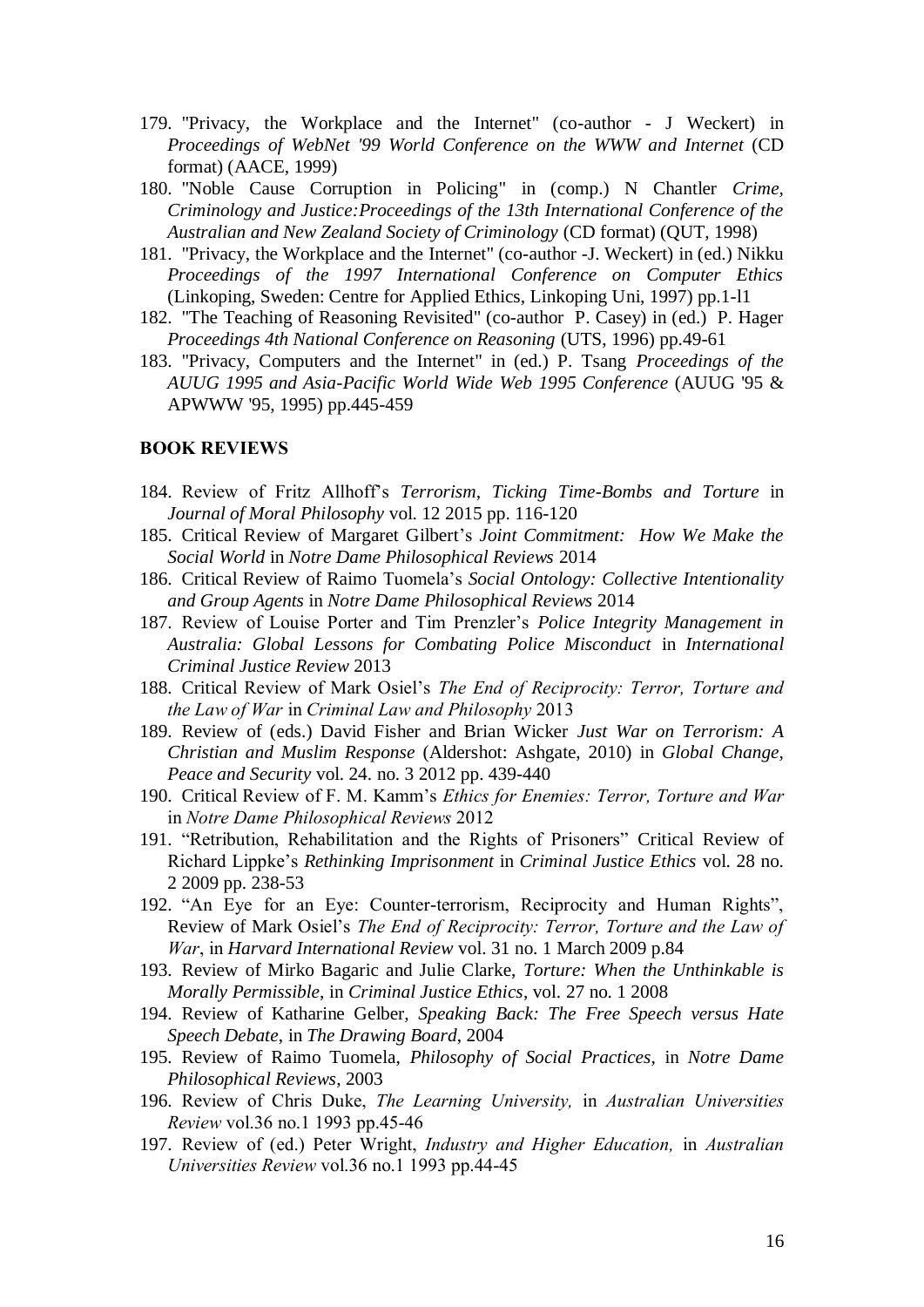- 198. *Review of (ed.) D. L. Thompson, Moral Values and Higher Education, in Australian Universities Review vol.36 no.2 1993 pp.53-4*
- 199. *Review of D. Little, Varieties of Social Explanation, in Mind vol.101 no.401 January 1992 pp.180-2*
- 200. *Review of Limits of Theory, (ed.) T. Kavanagh, in Philosophy and Literature vol.14 no.2 October 1990 pp.423-4*

#### **OTHER AUTHORED PUBLICATIONS** (SELECTION)

- 201. "Integrity Systems in Police Organisations" in (eds.) M den Boer and E Kolthoff *Ethics and Security* The Hague: Eleven International Publisher, 2010 pp. 110-120.
- 202. "The Diversity of Corruption and its Remedies" *Living Ethics* no. 51 2003 p.7
- 203. "Centre for Applied Philosophy and Public Ethics" *Perspectives on the Professions* vol.20 no.2 Spring 2001 pp.5-7
- 204. "Introduction to Ethics" (co-author P Roberts) *The NAC: Journal of the Institute of Nursing Executives* September 2000 pp.15-16
- 205. "Collective Responsibility" *Res Publica* vol.9 no.2 2000 pp.17-20
- 206. "Police Ethics: Discretionary Powers of Police "(co-author J. Blackler) in (ed.) M Laverty *What's at Issue Now?: More Perspectives on Contemporary Australian Concerns* (Oxford Uni Press, 2000) Chapter 15 pp.135-140
- 207. "Is Privacy still Possible with Computers?" in (ed.) M Laverty *What's at Issue Now?: More Perspectives on Contemporary Australian Concerns* (Oxford University Press, 2000) Chapter 8 pp.64-69
- 208. "Individualism, the Excesses of the Free Market and Collective Responsibility" *Res Publica* vol.8 no.2 1999 pp.14-17
- 209. "Private and Professional Character in Policing" *Perspectives on the Professions*  vol.18 no.2 Spring 1999 pp.4-6
- 210. "Police Use of Deadly Force" (with J. Blackler) in (ed.) M Laverty *What's in an Issue?: Perspectives on Contemporary Australian Concerns* (Melbourne: Oxford University Press, 1997) Chapter 3 pp.19-26
- 211. "The Transmogrification of Values: The Corporatisation of Australian Universities" *Meanjin* volume 56 no.3&4 1997 pp.613-21.
- 212. "Police Corruption" *Res Publica* vol.5 no.1 1996 pp.8-13
- 213. "Corruption for a Cause" *Institute of Public Affairs Review* vol .49 no.1 1996 pp.17-20
- 214. "When is Shooting justified? Circumstances when Police are entitled to use Deadly Force" *Institute of Public Affairs Review* vol.47 no.4 1995 pp.41-3
- 215. "Privacy, Data Bases and Computers" *Res Publica* vol.4 no.3 1995 pp.8-12
- 216. "Ethics, Ideology and Literature" *Res Publica* vol.3 no.1 1994 pp.8-13 (Aust.)
- 217. "Banking andEthics*" Institute of Public Affairs Review* vol.46 no.2 1993 pp.42-5
- 218. "The Professions and Professional Roles" *Comment* (co-author A. Alexandra) no.12 1993 pp.24-29
- 219. "The Humanities without Humans" (co-author C.A.J. Coady) *Meanjin* vol.52 no.2 1993 pp.391-400
- 220. "Freedom of the Press in South Africa" *Comment* no.8 1992 pp.32-37
- 221. "Academic Freedom" in *News of Human Sciences Research Bulletin* vol.3 no.6 July 1991 pp.11-12 (RSA) (Reprinted as "Academic Freedom" in *Word and Action* vol.31 August, 1991 pp.12-13)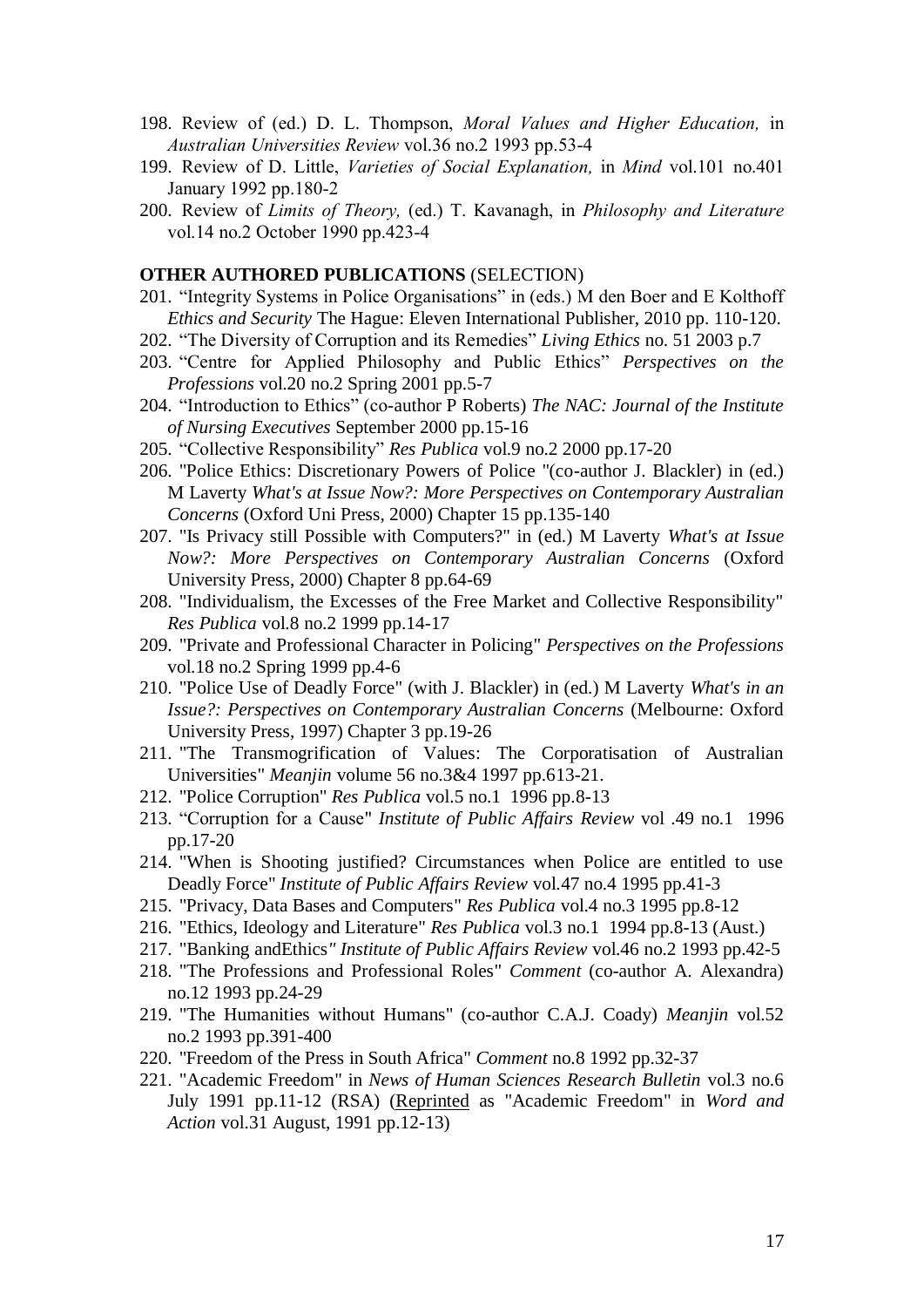# **INVITED PLENARY AND KEYNOTE CONFERENCE ADDRESSES** (SELECTION)

1."Corporate Crime, The Excesses of the 80s and Collective Responsibility: An Ethical Perspective", Keynote Speaker, National Corporate Law Teachers Conference, RMIT, Melbourne, Australia, 1995.

2."Ethics in Policing", Keynote Speaker, NSW Police Association Biennial Conference, Wollongong, Australia, 1996.

3."Individualism, Excesses of Free Market and Collective Responsibility", Keynote Speaker, International Conference on Phenomenon of Confucian Merchants & Contemporary Market Economy, Shangqui City, Henan Province, China, 1998.

4."Collective Responsibility", Invited Speaker, 1<sup>st</sup> International Conference on Collective Intentionality, University of Munich, Germany, 1999.

5."Research and Higher Degrees in Professional Ethics", Invited Speaker, American Association for Professional and Practical Ethics, Washington DC, USA, 2000.

6. "Against Collective Agency and Reasoning", Keynote Speaker, 2nd International Conference on Collective Intentionality, University of Leipzig, Germany, 2000.

7."Ethics in the 21st Century: An Australian Perspective", Invited Speaker, 2001 Summit on the Humanities and Social Sciences sponsored by Academies of Humanities & Social Sciences, Australian Museum, Canberra, Australia, 2001.

8."e-Corruption/e-Crime Vulnerabilities in NSW Public Sector", Keynote Speaker, ICAC Conference on Electronic Corruption/Crime, Sydney, Australia, 2001.

9. "Corruption and Good Governance: A Philosophical Perspective", Keynote Speaker, Asia-Pacific International Conference on Capacity Building for Local Resources Decentralisation, Phitsanoluk, Thailand, 2001.

10. "Ethics Across Curriculum", Invited Speaker, American Association for Practical and Professional Ethics, Cincinnati, Ohio, USA, 2002.

11. "Osama bin Laden, Terrorism and Collective Responsibility", Invited Plenary Speaker, International Conference on the Ethics of Terrorism and Counter-Terrorism, Centre for Interdisciplinary Studies (ZIF), Bielefeld, Germany, 2002.

12. "Individual Autonomy and Social Institutions", Invited Plenary Speaker, 3rd International Conference on Collective Intentionality, Rotterdam, Netherlands, 2002.

13. "Terrorism and Collective Responsibility", Keynote Speaker, Asia/Pacific International Conference on Human Security, Phitsanlouk, Thailand, 2003

14. "Independence and Public Servants" Invited Plenary Speaker, External/Administrative Review Conference, Sydney, Australia, 2004.

15. "Institutional Corruption", Invited Plenary Speaker, Conference on Corruption, Hebrew University, Jerusalem, Israel, 2005.

16. "Torture", Invited Speaker, Annual Conference of American Association of Professional and Practical Ethics, Jacksonville, Florida, USA, 2006.

17. *"Dual Use Dilemma in the Biological Sciences", Invited Speaker, International Roundtable on Dual Use Life Sciences Research, Co-sponsored by US Government and World Health Organisation, Bethesda, Maryland, 2007.*

18. *"Applied Ethics: Problems and Perspectives" Keynote Speaker, 2 nd International Conference on Applied Ethics Conference, University of Hokkaido, Japan, 2007.*

19. "Corruption, Collective Responsibility and International Financial Institutions" Invited Plenary Speaker, International Conference on *Collective Responsibility and International Relations*, Centre for Interdisciplinary Studies (ZIF), Bielefeld, Germany, 2008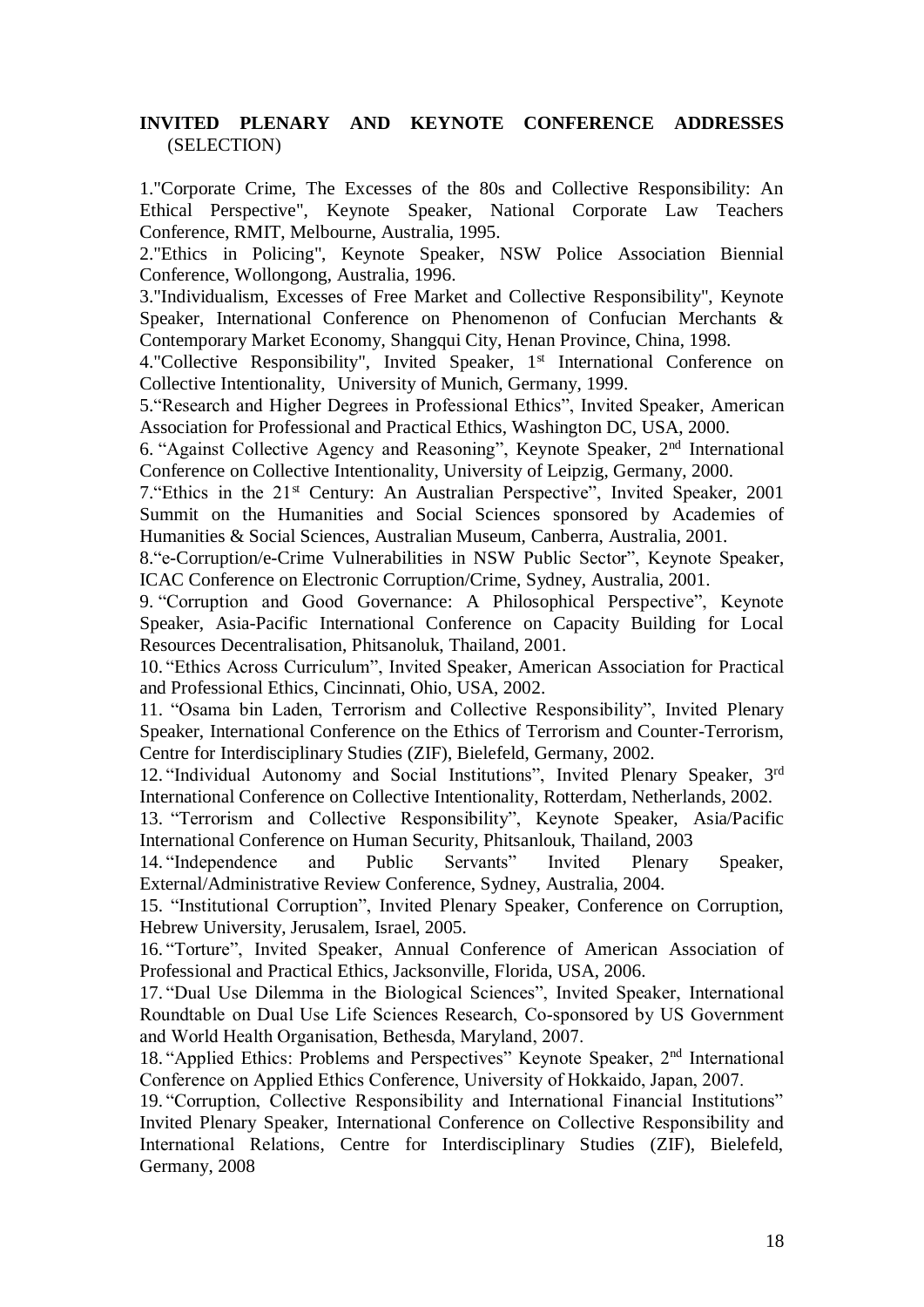20. "Ethics, Integrity Systems and Accountants", Invited Plenary Speaker, Annual National Conference of Accountants, Canberra, Australia, 2008

21. "Financial Service Providers, Reputation and the Virtuous Triangle" Invited Speaker, International Conference on the Future of Financial Regulation, University of Glasgow, UK, 2009.

22. *"Collective Responsibility, Epistemic Action and Climate Change" Invited Plenary Speaker, Conference on Moral Responsibility, Neuroscience, Organisation and Engineering, Delft University of Technology, Netherlands, 2009.*

23. *"Collective Responsibility and Climate Change", Keynote Speaker, 4th International Conference on Applied Ethics, University of Hokkaido, Japan, 2009.*

24. *"Evidence-based Public Policy: Designing-in Ethics" Invited Plenary Speaker, 4th Annual National Policy Officers' Conference, Old Parliament House, Canberra, 2011*

25. *"Corruption and Anti-corruption: Theory and Practice" Invited Plenary Speaker, 10th East West Philosophers' Conference, Hawaii, USA, 2011*

26. *"The Ethics of Assassination and Targeted Killing", Invited Plenary Speaker, Conference on Terrorism and Liberal Democracy, Copenhagen, Denmark, 2011.*

27. *"Law, Ethics and Public Policy – Designing-in Ethics" Invited Plenary Speaker, 3 rd Annual National Public Sector Legal Officers' Forum, Old Parliament House, Canberra, Australia, 2012*

28. "Stress, Resilience-building and Leadership in Policing – Current Research", Keynote Address, NSW Police Association Biennial Conference, Terrigal/Gosford, Australia, 2012

29. "Joint Epistemic Action", Keynote Address, Social Ontology and Collective Intentionality Conference, Macquarie University, Sydney, Australia, 2012

30. *"Ferret Flu, Synthetic Biology and the Creation of Dangerous New Pathogens: The Dual Use Problem in the Biological Sciences", Keynote Speaker, 7th International Conference on Applied Ethics, University of Hokkaido, Sapporo, Japan, 2012.*

31. *"The Moral Foundations of Social Institutions: Energy Infrastructure, Collective Action Problems and Collective Responsibility", Keynote Speaker, 16th Annual Economics of Infrastructure Conference, Delft University of Technology, Delft, Netherlands, 2013.*

32. *"Corruption of Financial Benchmarks", Invited Plenary Speaker, Conference on Institutional Corruption and the Capital Markets, Harvard Law School, Boston, USA, 2014.*

33. *"Dual Use Challenges and Chemical Weapons" Invited Plenary Speaker, Workshop on 99 Years of Chemical Weapons: 21st Century Challenges, Delft, Netherlands, 2014*

34. *"The Global Banking Sector: Corruption, Economic Justice and Institutional Purpose" Invited Plenary Speaker, Global Economic Justice Conference, Bad Homburg, Germany, 2014.*

35. *"The Ethics of Military and Police Use of Force in Armed Conflict", Invited Plenary Speaker, ELAC Workshop on Forcible Alternatives to War, Oxford University, UK, 2014*

36. Invited Plenary Speaker at International Organisation of Securities Commissions (IOSCO) Roundtable held in Rio de Janeiro, Brazil (2014).

37. "Ethics, Policing and Counter-terrorism" Keynote Address, International Forum on Anti-terrorism Counter-measures, Policing and Emergency Management, National Police University of China, Shenyang, China, 2014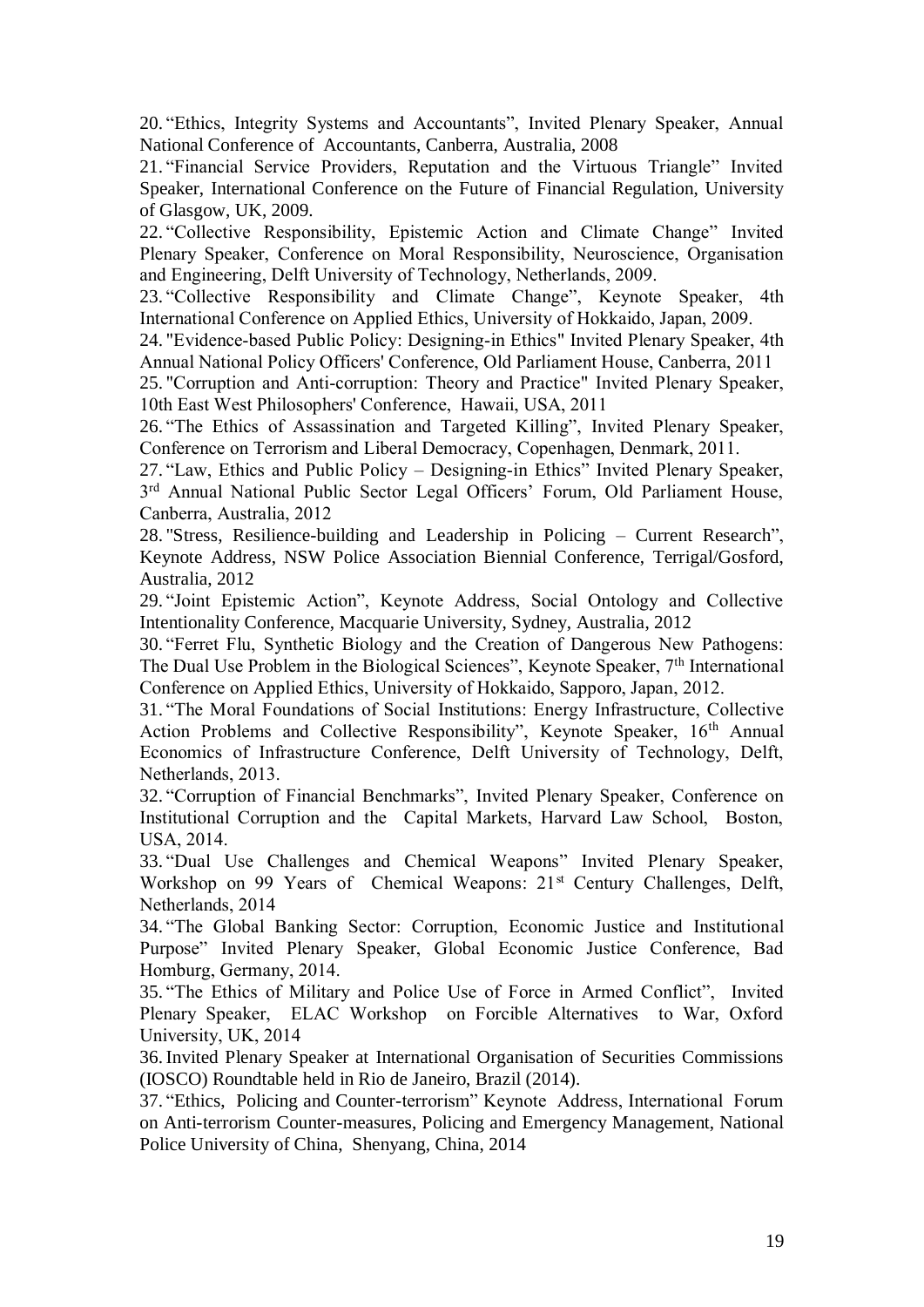38. 'Terrorism, Counter-terrorism and the Moral Uses and Abuses of Technology', Invited Plenary Address, Expert Workshop on Technology-mediated Tragic Decisions in Military, Police and Disaster Management, University of Zurich, Zurich, Switzerland, October 2014

39. "Joint Epistemic Action" Invited Plenary Speaker at Social Complexes 2 Conference, University of Gothenburg, Sweden, June 2015

40. "Joint Political Rights and Obligations" Invited Plenary Speaker at Joint Commitment, Collective Intentionality and Trust Conference, Università Vita-Salute San Raffaele, Milan, Italy, June 2015

41. "Collective Responsibility, War and Terrorism" Invited Plenary Speaker at Collective Intentionality X International Conference, The Hague, September 2016.

42. "Institutional Corruption: A Causal Account" Invited Plenary Speaker at Conference on Political Corruption: Concepts and Conceptions, University of Pavia, Italy, October 2016

43. "Machine Learning, Morality and Law" Invited Plenary Speaker at 'Brave New Worlds: Challenges for Evidence in the 21<sup>st</sup> Century' Annual Conference of the National Judicial College of Australia, Australian National University, Canberra March, 2017.

# **ACADEMIC MANAGEMENT POSITIONS**:

- 1. Foundation Director, Centre for Applied Philosophy and Public Ethics: An Australian Research Council funded Special Research Centre, Australian National University/Charles Sturt University/University of Melbourne, 2000-7
- 2. Head, School of Humanities and Social Sciences, Charles Sturt University, 1997-9 (2nd Term)
- 3. Head, School of Humanities and Social Sciences, Charles Sturt University, 1994-7 (1st Term)
- 4. Foundation Professor of Philosophy, Charles Sturt University, 1994-

# **PRESIDING OFFICER OF ACADEMIC COMMITTEES** (SELECTION)

Australian National University (2003- 2011) and Charles Sturt University (1994- ):

- 1. Centre for Applied Philosophy and Public Ethics, Directors' Committee and Management Committee (ANU, CSU and University of Melbourne) (2000-2007 ).
- 2. Centre for Applied Philosophy and Public Ethics, Selection Committees (ANU and CSU) (various) (2000-2011).
- 3. Board of Centre for Rural Social Research (CSU) (1994-1999).
- 4. Policing and Justice Studies Research Committee (CSU) (1996-9).
- 5. Correctional Management Courses Advisory Committee (CSU) (1997-9).
- 6. Board of School of Humanities and Social Sciences (CSU) (1994-9).

## **MEMBERSHIP OF ACADEMIC COMMITTEES** (SELECTION)**.**

Australian National University (2003- ), Charles Sturt University (1994- ) and University of Melbourne (2000- )

- 1. Centre for Applied Philosophy and Public Ethics, Board of Control (2000-2011) (ANU, CSU and UM)
- 2. Centre for Applied Philosophy and Public Ethics, Advisory Board (2000-2011) (ANU, CSU and UM)
- 3. University Senate (CSU) (1997-9)
- 4. University Professorial Promotions Committee (CSU) (2002-3).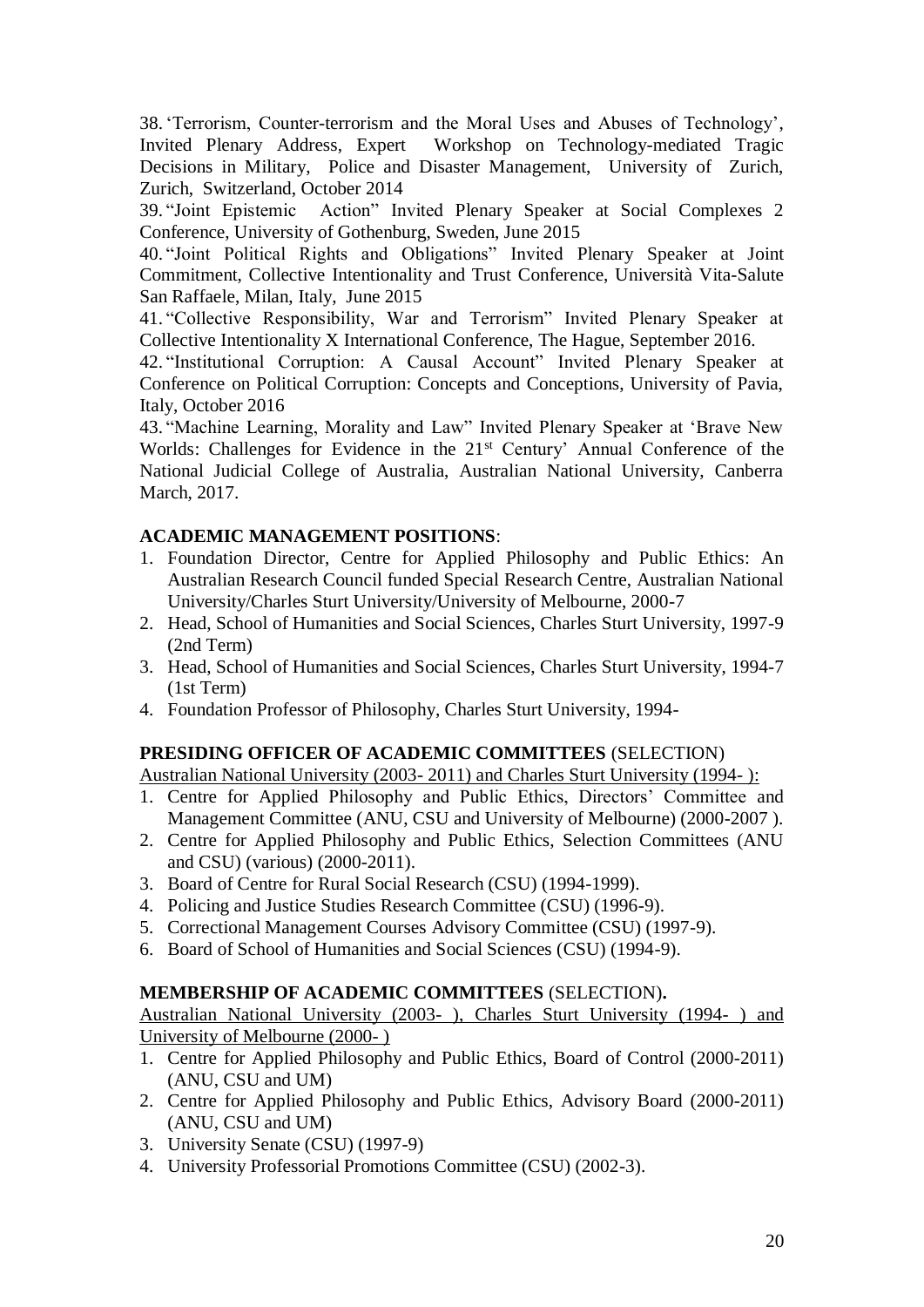- 5. Faculty of Arts Board (ANU) (2003-2011 )
- 6. Faculty of Arts Research Committee (ANU) (2003-2011 )
- 7. Social Work Board of Studies (CSU) (1994-9)
- 8. Psychology Board of Studies (CSU) (1994-9)
- 9. Theology Board of Studies (CSU) (1998-1999)
- 10. Corrections Board of Studies (CSU) (1997- 2009)

# **MEMBERSHIP OF PROFESSIONAL ASSOCIATIONS/BOARDS**

- (1) Member of Australasian Association of Philosophy
- (2) Member of American Philosophical Association
- (3) Member of Southern African Philosophical Association
- (4) Member of Australian Association for Professional and Applied Ethics
- (5) Member of American Association for Professional and Practical Ethics
- (6) Fellow, Australian Academy of Forensic Sciences.
- (7) Member, Editorial Board, *Journal of Social Ontology* 2011-
- (8) Member, Editorial Board, *Australasian Journal of Philosophy* 1997-2003
- (9) Member, Editorial Board, *Australian Journalism Review* 1999
- (10) Member, Editorial Board, *Philosophical Papers* 1988-
- (11) Member, Editorial Board, *South African Journal of Philosophy* 2000-
- (12) Member, Editorial Board, *Criminal Justice Ethics* 2004-7

# **DETAILS OF TEACHING EXPERIENCE (Academic Subjects/Levels)**

Australian National University

- (1) Corruption and Anti-Corruption (Masters\_
- (2) Criminal Justice Ethics (Masters)
- (3) Ethical Theory and Practice (Masters)

Charles Sturt University

- (1)Applied Ethics  $(1<sup>st</sup> yr)$
- (2) Problems of Philosophy  $(2<sup>nd</sup>$  yr)
- (3) Ethical Theory and Practice  $(2<sup>nd</sup>$  yr)
- (4) Generic Skills  $(1<sup>st</sup> yr)$
- (5) Police Ethics  $(3<sup>rd</sup>$  yr)

Rhodes University

- (1) Philosophical Problems (1st yr.)
- (2) Applied Ethics (1st yr.)
- (3) History of Ethics: Aristotle, Kant and Mill (2nd yr.)
- (4) Locke, Berkeley and Hume (2nd yr.)
- (5) Ethical Theory (2nd yr.)
- (6) Epistemology (3rd yr.)
- (7) Philosophy of Language (3rd yr.)
- (8) Literary Aesthetics (3rd yr.)
- (9) Philosophy of Mind (3rd yr.)
- (10) Speech Act Theory (4th yr. Honours.)
- (11) Philosophy of Action (4th yr. Honours.)
- (12) Political and Moral Philosophy (Masters)

University of Canberra

(1) Communication Theory (1st yr.)

(2) Professional Writing (1st yr.)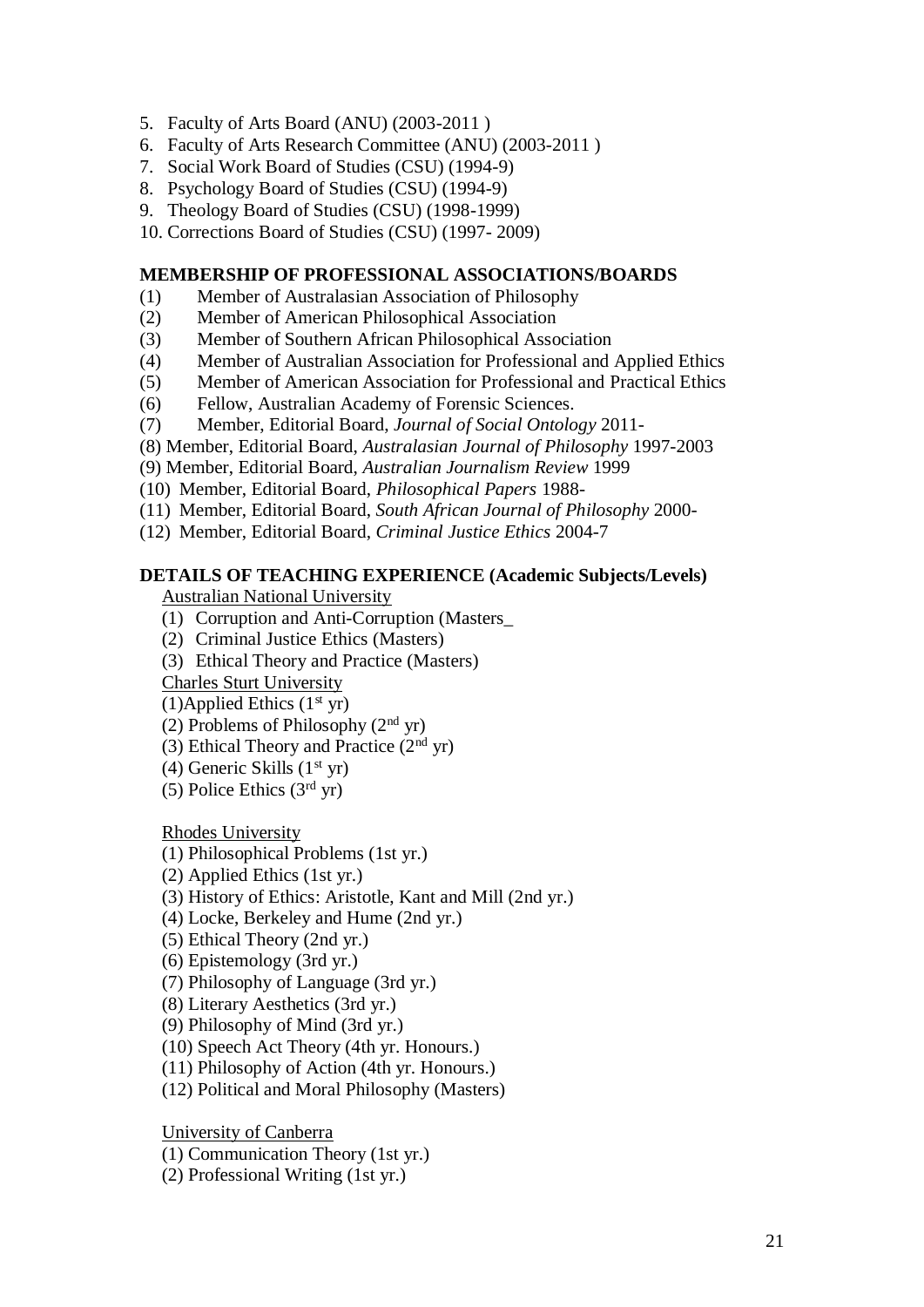- (3) Advanced Communication Theory (3rd yr.)
- (4) Public Communication and Ethics (Masters)

**NB**: Miller has supervised a number of honours, masters and doctoral theses in the areas of professional & applied ethics, ethical theory, political philosophy, philosophy of language. He is currently supervising three PhD students.

# **EDUCATIONAL FILMS**

1. *Make the Right Choice* (Co-Director with M Sergi), x 8 Trigger Videos (40 minutes) of Ethical Scenarios (DVD Format), Australian Taxation Office, 2004.

**NB**: (i) Co-Directors, Seumas Miller and M Sergi, awarded Best Drama – Client Commissioned, 2004, by Australian Capital Territory Film and Television Council; (ii) Award: Best Public Sector Film, Australian Corruption Prevention Network, 2005.

- (iii) Used in the training programs of 25,000 Australian Taxation Office employees.
- 2. *Trouble at Mill* (Co-Director with S Smithers), Trigger Video (15 minutes) of Human Resource Management Ethics Scenario, Commercially Produced and Distributed by Video Education Australia, 1998.

# **PRINT AND ELECTRONIC MEDIA** (SELECTION)

- (1) The Australian Newspaper 15/5/93: quotation/discussion of university research
- (2) Radio Australia 31/3/94: interview and discussion on *Network Asia* on research on the ethical dimension of Australian/Asian trans-cultural interaction.
- (3) The Australian Newspaper (11/11/94): article on business ethics and economic development
- (4) ABC Radio National (19/2/95): interview and discussion on *Moral Matters* with Margaret Coffey on corporate ethics and the excesses of the 80s
- (5) Radio 2WG (13/9/95): interview and discussion of Miller's paper on privacy and computers presented to International World Wide Web Conference.
- (6) Weekend Australian Newspaper (18/5/96): interview and quotation concerning Premier of Victoria, Jeff Kennett's alleged conflicts of interest
- (7) The Age (25/10/96): interview and quotation concerning Victorian Solicitor-General's alleged conflict of interest in BHP Ok Tedi affair
- (8) ABC TV (18/4/97): interview on *Stateline* on conflicts of interest in Victoria
- (9) Radio National (29/7/97): interview on Miller's book, *Police Ethics*
- (10) ATV 7 TV (29/7/97): News item on launch of Miller's book, *Police Ethics*, by New South Wales Police Commissioner, Peter Ryan
- (11) Radio National (3/6/98): interview on *Encounter* on police shootings
- (12) Campus Review (16/9/98): feature article on intellectual independence in universities
- (13) Henan TV (China) (29/10/98): interview on Miller's address to international business ethics conference
- (14) It's a Small World, Sky TV (India) (6/6/99): interview on correctional ethics.
- (15) Canberra Times (6/6/2000): feature article on Speight and the Fiji hostages.
- (16) Sydney Morning Herald (24/4/2001): interview concerning Miller's research project on e-corruption undertaken for the Independent Commission Against Corruption (ICAC)
- (17) ABC TV (21/5/2001): interview concerning Miller's research for ICAC
- (18) The Australian Newspaper (5/12/2001): interview concerning ethics experts.